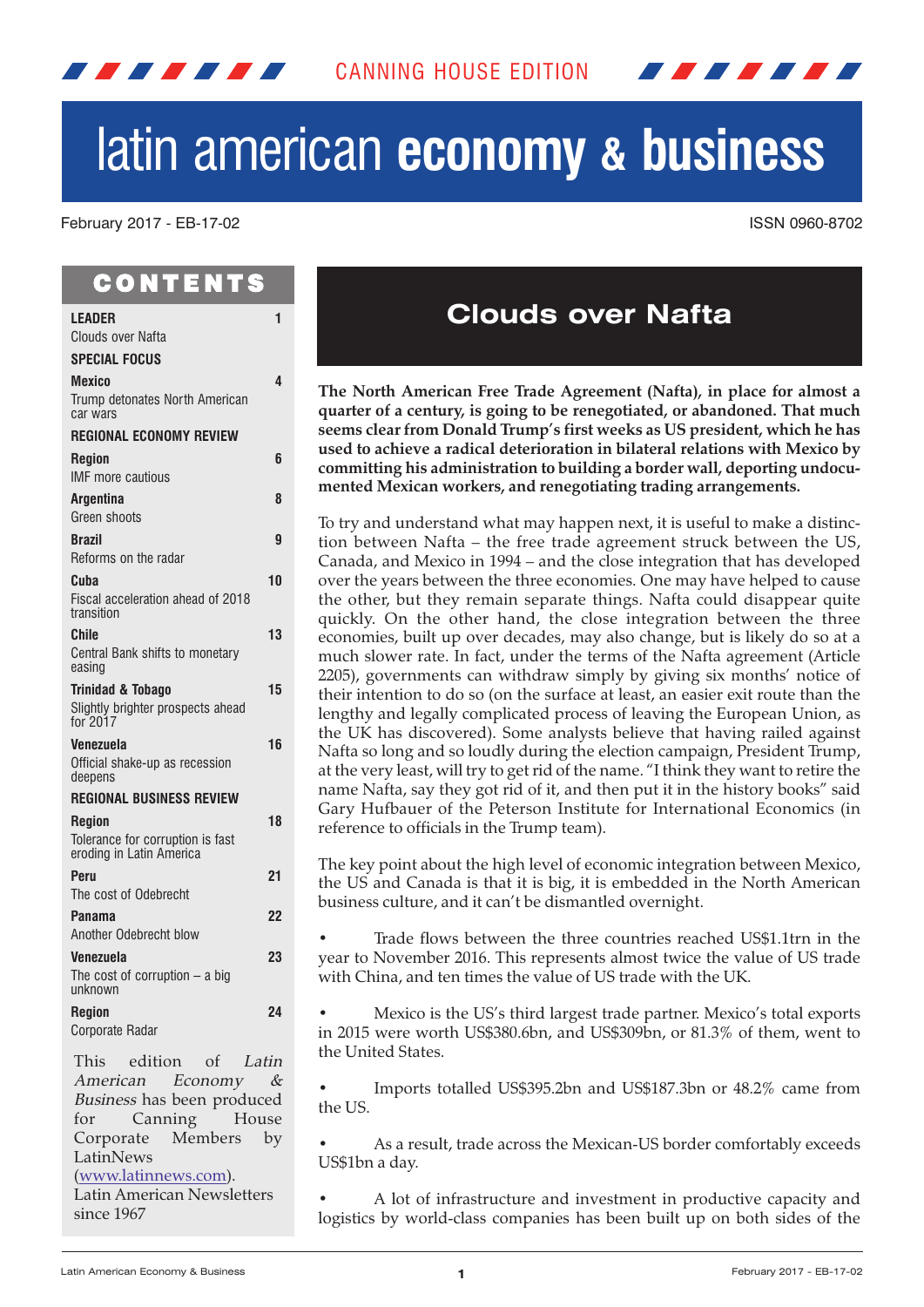frontier to support that level of trade. Even if new tariff or non-tariff barriers are rapidly put in place to throw integration into reverse, they will take time to have an effect.

Trump is widely believed to have a mercantilist view of the world. He conceives of trade as a win-lose, or zero-sum game. Because the US runs a deficit in its bilateral trade with Mexico, therefore it must be losing and Mexico must be winning. Crudely, he wants to switch that round. The counter view is that trade is often a win-win, rather than a win-lose relationship, and that integration brings benefits to both countries. **On average, Mexican exports to the US contain 40% US-made content.** Manufacturing processes frequently involve components travelling back and forth across the border. **It is calculated, for example, that around 5m US jobs depend on exports to Mexico**. A trade war would hurt Mexico, but it is also likely to hurt the United States. Interestingly, it may hurt the United States in some of the "rust belt" areas where there was support for Trump. One example: **the Detroit metropolitan area exports more than US\$17bn a year to Mexico.**



**The graph that Donald Trump wants to change**

*Mexican trade with the United States, US\$bn*

*Source: International Trade Centre/WTO*

Beto O'Rourke, a Democratic Party member of Congress for El Paso in Texas, has highlighted the mutual interdependence of the bilateral relationship. "It is not as if Mexico goes away if we wall it off. At best, we push it into the arms of some other trading partners. At worst, we trigger a destabilising crisis. We really will have a problem if Mexico's economy collapses" he has said.

So what are the options facing Mexico's President Enrique Peña Nieto? He does have a weaker negotiating hand, simply because of the realities of the situation. To put it in negative terms, because of its sheer size and power, the US can hurt Mexico much more than Mexico can hurt the US. And if the Trump administration is determined to head in a protectionist direction, Mexico does not ultimately have the power to stop it. That said, there are a number of steps the Mexican government can take to try and minimise the damage and adjust its own economic development model.

A first point to note is that after the initial fusillade of tweets, executive orders to build the wall and tighten immigration controls, along with the cancellation of the planned end-January Trump – Peña Nieto summit, it seems some kind of Nafta renegotiation phase has now begun. Contacts between the two governments have not been broken off, despite many analysts describing this as the worst point in bilateral relations in a generation. At the beginning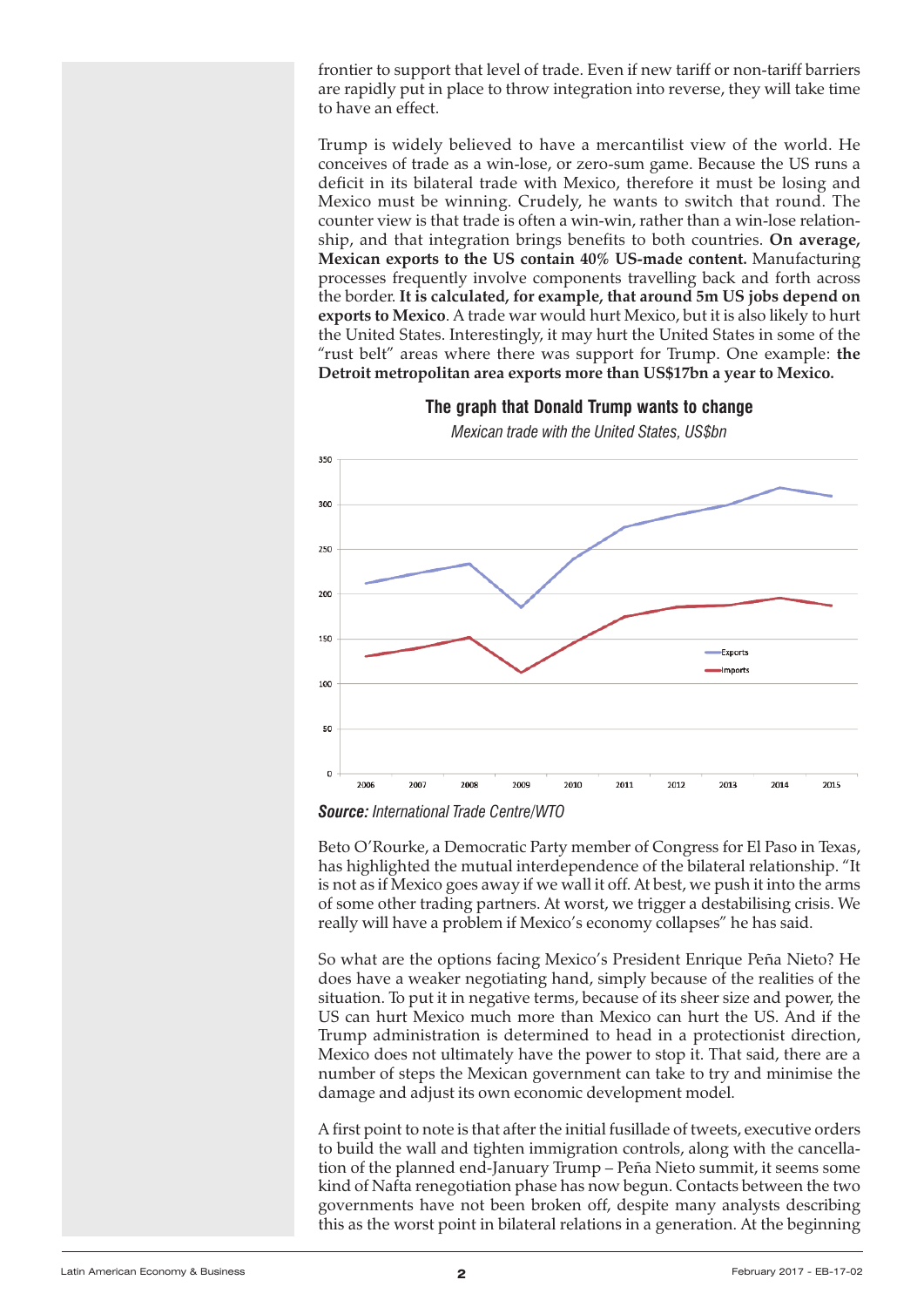of February, Mexico's foreign and economy ministries published a joint statement marking the beginning of a 90-day consultation period with the private sector on renegotiating Nafta. The 90 days would "start simultaneously with the internal process being carried out by the government of the United States" the statement said.

While there has been little official information on what that "internal process" might be on the US side, trade economists point out that under existing legislation the US president can exercise fast track authority to negotiate a new trade agreement, providing he gives Congress 90 days' notice of his intention to do so. Trump could therefore be following a twin-track policy. One track would be to scrap Nafta entirely, setting the scene to use fast-track authority to negotiate new and separate bilateral trade deals with Mexico and Canada. The other track might be to seek a tripartite renegotiation of Nafta to secure terms more acceptable to the US.

One potential response by Mexico is simply to fight its free trade corner as vigorously as possible, invoking the rules of Nafta and the World Trade Organisation (WTO). In a speech on 2 February Peña Nieto did just that, saying his country was "doubling its bet" on having an open economy. That policy had shown Mexican products were able to compete in price and quality with the rest of the world, he said. While not stated explicitly in the speech, this means Mexico is likely to challenge the legality of some of Trump's trade proposals, on the grounds that they are discriminatory, or against WTO rules. This may not stop them happening, but it will increase the diplomatic and economic cost to the US of enforcing them.

Mexico has some tactical experience in trade disputes with the US. In a dispute over the liberalisation of road haulage in Nafta, Mexico applied countervailing tariffs to a series of products, carefully selected to hurt the constituencies of the more protectionist members of the US Congress.

A second response is to diversify trade. This is a sensible strategy, but will take time. It will also be hard to replace the nearshoring advantage of close geographic proximity between Mexico and the US. One possibility is to increase trade with China, which might send a powerful political message to Washington. China was Mexico's third largest trade partner in 2015. According to Shawlin Chaw of consultancy Control Risks, "The mainland is a natural choice, due to its economic power and in return, Beijing will be able to increase the international market for Chinese exports and diversify its sources of raw materials".

However, there are limits to such a pivot to China. One is the very low starting base. Mexico exported US\$4.9bn worth of goods to China in 2015, equivalent to only 1.5% of its exports to the US in the same year. A second problem is that while China is interested in buying primary commodities, it has a much more protectionist stance on the more sophisticated manufactured goods that Mexico now produces. China and Mexico have been rivals in the past, competing for access to the US market, so finding a mutually beneficial trade relationship between them may be difficult. Another possibility may be to turn to Latin America, particularly to fellow Pacific Alliance members (Chile, Peru and Colombia) or to a large economy such as Brazil, with which Mexican trade has traditionally been low. Here too, the challenge will be to find a fit between the two economies and to overcome high transport costs.

A third response might be to develop and strengthen Mexico's domestic market. While Mexico's middle classes have expanded in the last 15 years, they have done so mainly in the north and centre of the country, leaving large pockets of poverty in the south. Mexico's record on poverty reduction is not impressive. According to the latest available World Bank figures (for 2014), 53.2% of the population (over 60m people) were classified as poor, an increase from 49% in 2008. It is conceivable that more effective poverty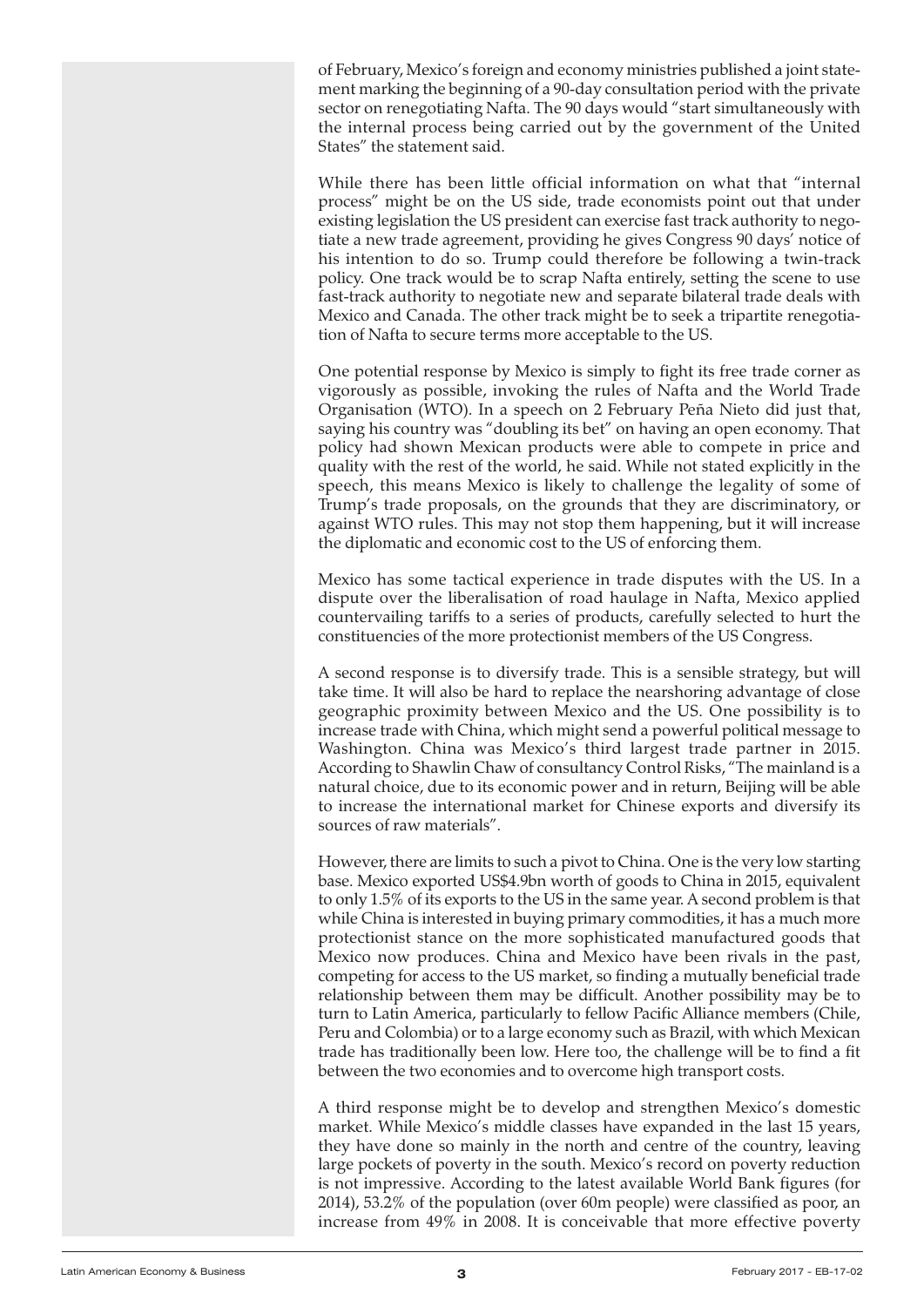<span id="page-3-0"></span>reduction might bolster domestic demand and allow a reallocation of resources from export to home markets.

And then there is the politics. In January, President Peña Nieto's approval rating dropped to a historic low – for any Mexican president – of  $12\%$ , according to a survey published by newspaper Reforma. Corruption, human rights violations, a sluggish economy and unpopular petrol price increases all took their toll. It is possible, however, that one single decision – Peña Nieto's decision to cancel his planned meeting with Donald Trump at the end of January – has changed the trend, at least for now. A wide group of Mexican political parties and business leaders rallied round what they saw as Peña Nieto's assertion of national dignity in the face of Trump's bullying tone. With significant state-level elections due in the middle of this year, and the presidential elections looming in 2018, the stand-off with the US may be altering Mexico's political dynamic. This does not change the country's economic dependence on the US, but it does suggest that Peña Nieto and other political leaders may see a domestic political advantage in taking a harder line in trade negotiations.

# **SPECIAL FOCUS**

# **MEXICO**

#### **Trump detonates North American car wars**

**As candidate, as president-elect, and now as president, Donald Trump has insisted that automobile industry jobs, allegedly snatched away by Mexico under the Nafta free trade agreement, must be brought back home to the US. A fusillade of tweets in January singled out big automotive companies and threatened them with punitive tariffs if they failed to bring jobs back north of the border. At least one, Ford, appeared ready to toe the new line, announcing the cancellation of a US\$1.6bn plant planned for San Luis Potosí. Others wavered. Here, we look at some of the issues, and how things might play out for the auto sector for the rest of this year.**

Trump's Twitter onslaught kicked off in January. He threatened a range of carmakers operating in Mexico with "big border taxes" if they didn't move production back to the US. Trump at different times has spoken of slapping a 35% import tariff on Mexican-made automobiles, or of a 20% border tax on all Mexican exports to the US. General Motors (GM) was accused of sending its "Mexican made model of the Chevy Cruze to US car dealers tax-free across the border. Make it in the USA or pay big border tax!", Trump tweeted. Toyota was singled out for building the Corolla in Baja California, Mexico (although it actually assembles it in Guanajuato). Ford appeared to be the first to crumble, announcing it was cancelling its planned US\$1.6bn plant for San Luis Potosí. Fiat Chrysler Automobiles (FCA) also looked as if it was shaking under the Twitter storm. Chief Executive Sergio Marchionne told reporters, "It's possible that if the economic tariffs imposed by the US administration on anything that comes into the United States are sufficiently large, it will make the production of anything in Mexico uneconomical and therefore we will have to move on. It is quite possible". But German carmakers such as BMW, Audio and Volkswagen said they had no plans to reduce their investments in Mexico.

It is, in any case, not a simple story. Ford's decision has come under quite a lot of scrutiny. Originally, the company had said it was transferring production of the Ford Focus from Flat Rock in Michigan to San Luis Potosí to save costs, investing US\$1.6bn in a new factory and creating around 2,800 direct jobs in Mexico. But after the Trump onslaught, Chief Executive Mark Fields announced that the project was being cancelled, and that Ford would instead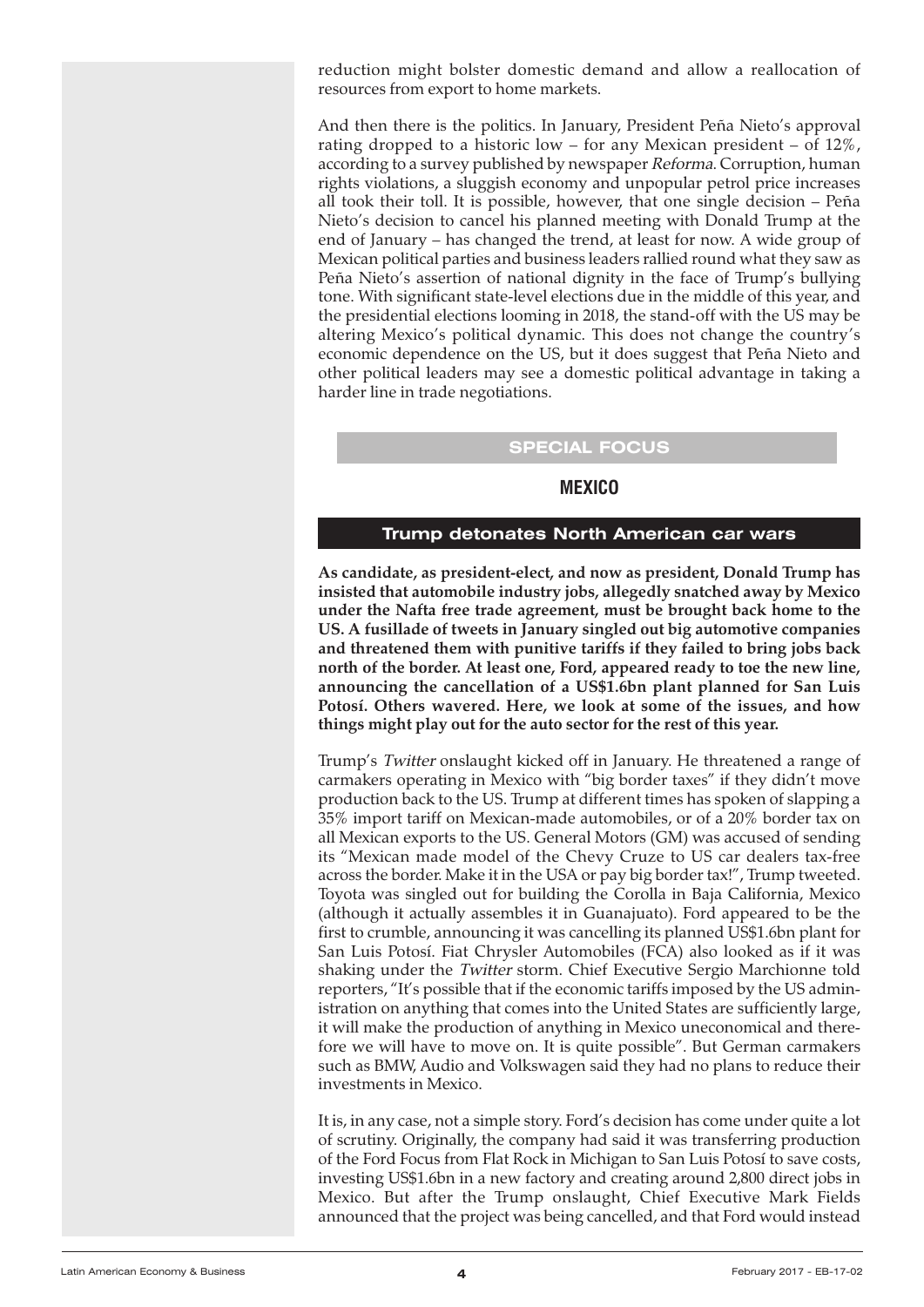invest US\$700m in Michigan, creating 700 new jobs there. Fields said the decision was a "vote of confidence" in the pro-business environment being created by Trump. However, some analysts believe that the change, presented as a victory for the new US President, was actually motivated by other factors.

In particular, they cite falling US demand for smaller cars such as the Escort (the result in part of lower petrol prices) and Ford's decision to invest heavily in a new generation of electric and self-driving cars. The company says that it is investing US\$4.5bn to 2020 in the development of electric vehicles. Analysts suggest that the people needed to build the cars of the future are more likely to be US-trained scientists and engineers, rather than Mexican manual workers. Ford will still build the Escort in Mexico (at an existing plant in Hermosillo), so it will continue to take advantage of Mexico's more competitive manual labour costs (Mexican autoworkers earn about US\$5.50 an hour, compared to US\$28 an hour in the US). According to Bernard Swiecki of the Centre for Automotive Research in Michigan, the decision "does make a heck of a lot of sense for business reasons. Political favour is an advantageous by-product."

Many auto sector analysts critical of Trump make the point that the integration of the North American automobile industry has been much more of a 'win-win', than a 'win-lose' story. Rather than seeing net job losses in the US and net job gains in Mexico, companies point out that there has been growth in both countries. Ford says it is currently employing 85,000 people in the US – an increase of 28,000 (or nearly 50%) on five years ago. In Mexico, it employs 8,800. Toyota makes the same point. It is planning to invest US\$1bn in a new Mexican plant in Guanajuato, but says output at its Corolla plant in Mississippi will not be reduced, and no jobs will be moved from the US to Mexico. The point is also made that automation and the use of robots may be reducing labour intensity in the sector as a whole – and in effect causing more job losses than any competition from foreign cheap labour.

The prospect of a trade war over cars is a serious threat to Mexico, not least because of the industry's importance to the country. Mexico is now the seventh-largest carmaker in the world. The auto sector employs about 1.7m people directly and indirectly. Raymundo Tenorio, director of the finance programme at Tecnológico de Monterrey, says that the current crisis could be a first example of the difficulties Mexico will face in a protectionist era ushered in by Trump. "The Republican government and Donald Trump are willing to negotiate any sort of tax incentives so that companies remain in the United States," he said.

Mexico's total exports in 2015 were US\$532bn, and about 80% of that was shipped to the US market. Automobile and component exports to the US totalled around US\$100bn in value. About 20% of all light vehicles produced in North America now come from Mexico. Much of the auto and auto-parts industry is clustered around four states in Central Mexico: San Luis Potosí, Queretaro, Aguascalientes, and Guanajuato.

The Asociaición Mexicana de la Industria Automotriz (AMIA), which represents the main carmakers in Mexico, says that despite the threats from Trump, it is maintaining its overall target to take production up to 5m vehicles by 2020. Planned investments in capacity expansion total around US\$22bn: an impressive pipeline even if Ford's US\$1.6bn is deducted from that total. Production in 2016 rose by 2% to reach an all-time record of 3.465m vehicles. Exports rose by 0.2% to 2.768m units. Just over 77% of exports went to the US, with the remainder being shipped to Canada, Germany, Colombia, Brazil, and China. Asked about Trump's threats to slap on punitive tariffs, AMIA representative Eduardo Solís said he would not speculate about the industry response other than to point out that such a measure would violate the terms of the Nafta agreement, and would also be at odds with World Trade Organisation (WTO) rules.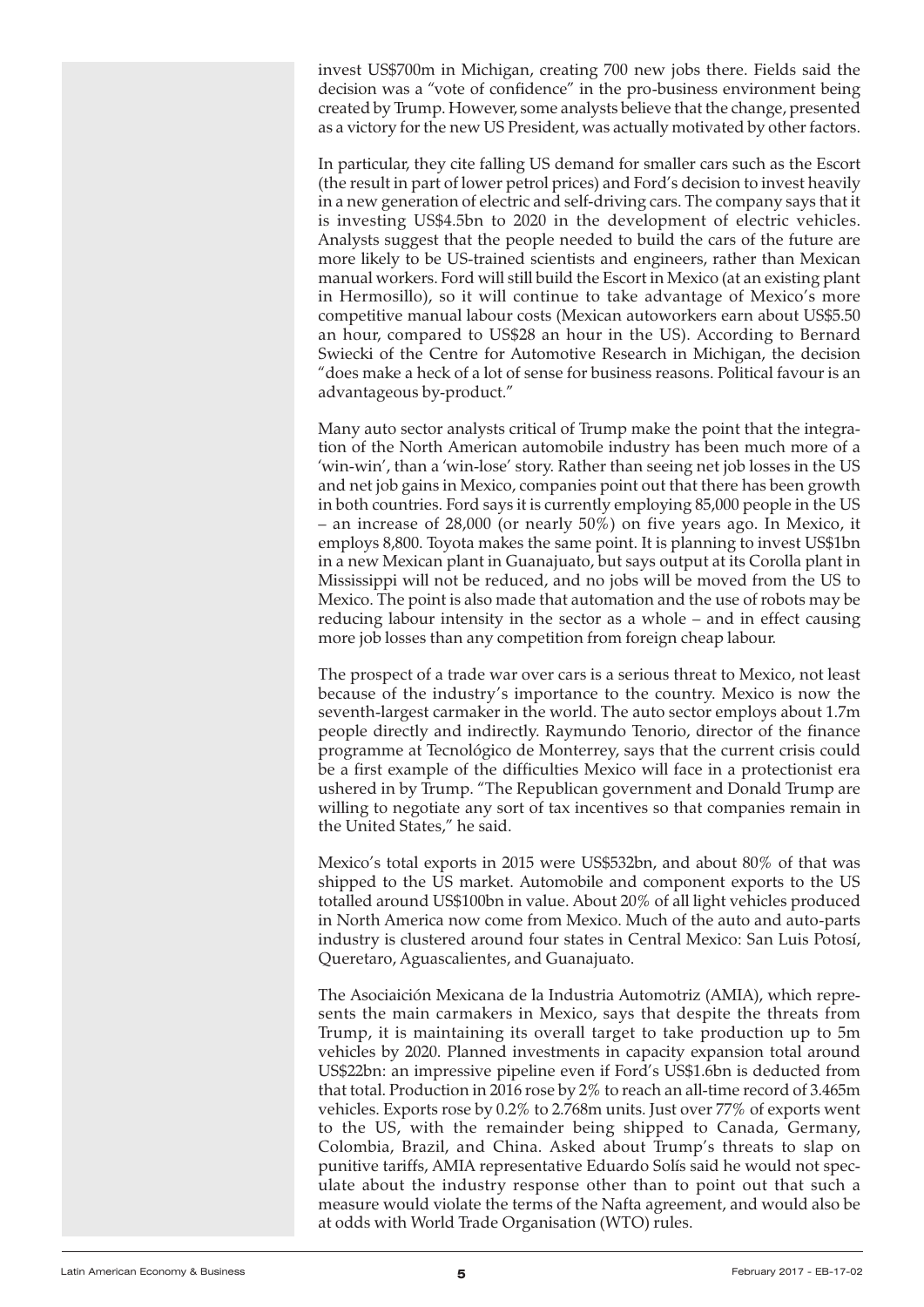<span id="page-5-0"></span>

It is still not clear how far Trump will go down the protectionist road, how severe the impact will be on the Mexican industry, and what realistic diversification or damage-control measures it may be able to take. An optimistic assessment came from Roy Campos of Consultora Mitofsky. He suggested that Mexico should develop other export markets and its own domestic market for cars. He argues that "sooner or later, because of the nearness of the border, the personal relationships, the human relationships, the Mexico-United States relationship is going to return to what it was, or even better than before." It therefore would make sense in the meantime to develop other markets. Others say that whatever the politics, Mexico remains highly attractive to the big car companies. According to Manuel Molano of the Instituto Mexicano de la Competividad (IMCO), "Mexico's comparative advantage isn't so much in its labour force or low wages, but rather its liberal trade relations with 44 countries. The United States is farless open than Mexico." Sergio Ornelas, organiser of the annual Mexico Auto Industry Summit, observes, "It would take at least five years to modify Nafta. Starting a trade war or leaving Nafta would be crazy. It could even cause a recession in the US itself".

# **REGIONAL ECONOMY REVIEW**

## **REGION**

## **IMF more cautious**

**In its latest outlook for Latin America & The Caribbean, the IMF has lowered its forecasts for regional growth in 2017-2018, citing "persistent weakness" in some of the largest economies, even as others continue to register moderate growth.**

The Fund identified three fundamental changes in the global landscape since its last outlook in October:

• **An anticipated shift in the US policy mix, higher growth and inflation, and a stronger dollar.** While US potential policy changes remain uncertain, the Fund noted, fiscal policy is likely to become expansionary, while monetary policy is expected to tighten faster than previously expected because of stronger demand and inflation pressures. As a result, the Fund now expects growth of 2.3% in 2017 and 2.5% in 2018 – a cumulative increase in GDP of ½ percentage point relative to the October forecast. The expected change in the policy mix and growth has led to an increase in global longterm interest rates, a stronger dollar in real effective terms, and a moderation of capital flows to Latin America, it observed.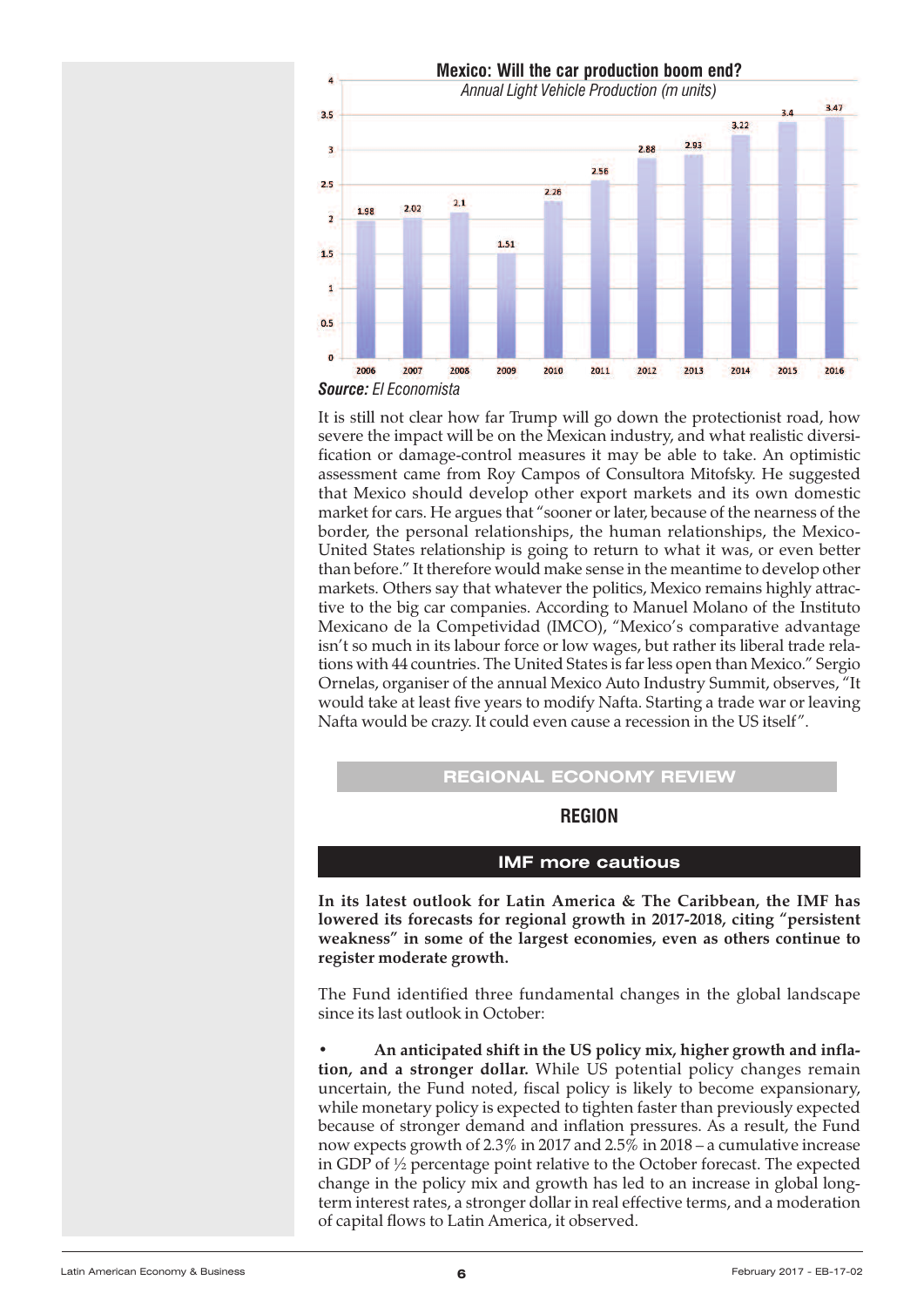• **An improved outlook for other advanced economies and China in 2017–2018,**reflecting somewhat stronger activity in the second half of 2016 as well as projected policy stimulus.

• **Some recovery in commodity prices, especially metal and oil prices,** on the back of strong infrastructure and real estate investment in China, expectations of fiscal easing in the US, and agreement among major petroleum producers to cut supply.

The impact of these global currents on Latin America is mixed, the Fund notes, and domestic factors continue to dominate for some countries.

Among the reasons for this mixed impact is that a positive boost from higher anticipated demand in the US could be offset by higher global interest rates and uncertainty stemming from possible changes in US trade and immigration policy. This is particularly the case for Mexico and Central America. At the same time, higher commodity prices since early 2016 have benefited commodity exporters, mostly located in South America. Relative to their historical standards, nonetheless, commodity prices remain low.

Overall, the Fund now expects regional economic activity to expand by just 1.2% in 2017 and 2.1% in 2018, following an estimated contraction of 0.7% in 2016.

## **Mexico**

In relation to Mexico, the IMF says the economy continues to grow moderately "but is entering a difficult terrain". The outlook is clouded by "uncertainty about US trade policy which, along with tighter financial conditions, will be a drag on activity". To maintain market confidence and put public debt firmly on a downward path, the Fund recommends that it is important for the government led by President Enrique Peña Nieto "to persevere with fiscal consolidation". The Fund makes no reference to the growing political costs to the Peña Nieto administration of its fiscal efforts. Promises to the electorate that taking the bitter fiscal medicine would eventually deliver stronger economic growth have failed to materialise.

The Fund is also a little dismissive of the recent rise in inflation pressures in Mexico, now finally feeding through more strongly on the back of the persistent peso depreciation in 2015-2016, on top of which came January's 'gasolinazo', against which there was a strong public backlash. The Fund argued that expected monetary policy tightening should help keep inflation expectations under control. Going forward, it adds, "further tightening will only be needed to prevent any second-round effects, as the rise in inflation that is due to changes in relative prices of tradable goods will be temporary". Not all economists in Mexico are so sanguine about the situation, however – most private economists expect inflation to run well above the 4% target ceiling throughout 2017.

#### **Policy activity**

To spur economic activity, countries in the region are easing monetary policy, where appropriate, using available space to calibrate fiscal adjustment, and, more importantly, pursuing much-needed supply-side reforms. In order to enhance resilience and boost long term growth, the Fund recommends that the region stick to flexible exchange rate policies. Amid increasingly volatile external conditions, it points out, exchange rate flexibility has served the region well and "should remain the first line of defence against shocks…Well-established monetary policy frameworks in the region are suited to limit the exchange rate pass-through to consumer prices. Strong risk management practices and policies facilitating corporate balance sheet repair are also critical to reduce vulnerabilities arising from a tightening of global financial conditions and sharp currency movements".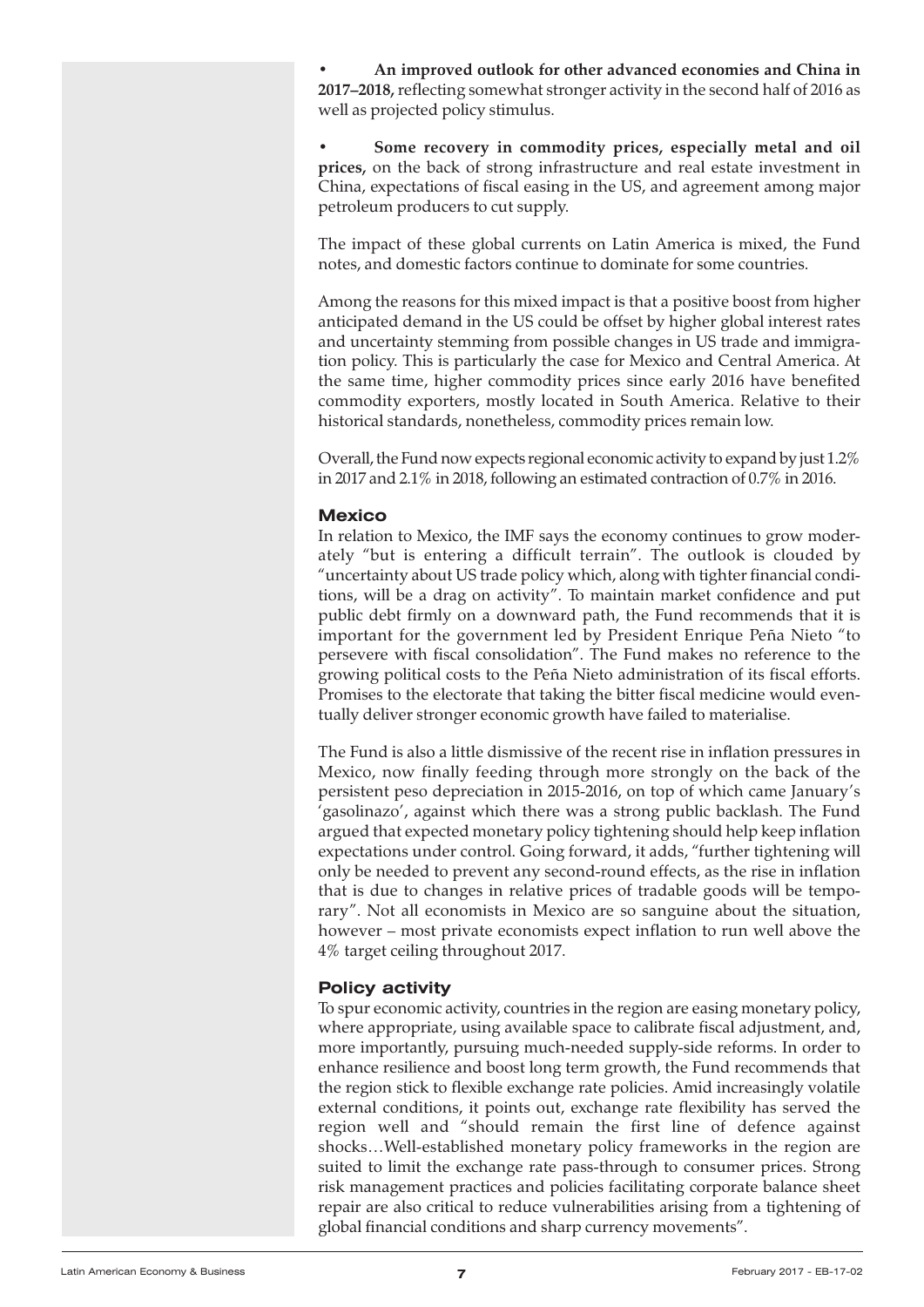<span id="page-7-0"></span>"Countries should continue to use available space to calibrate fiscal adjustment", it continues, as notwithstanding the recent uptick commodity prices are expected to remain low relative to historical levels. The needed pace of adjustment will depend on debt levels and market pressures. And beyond macroeconomic policy adjustment, structural reforms – such as decreasing informality and red tape, boosting infrastructure quality, and improving education and rule of law – are essential to support medium-term growth, it reiterates.

| <b>Latest growth projections</b>                                                                                |                  |                  |                  |                  |
|-----------------------------------------------------------------------------------------------------------------|------------------|------------------|------------------|------------------|
| Projections for Latin America and the Caribbean have been revised down                                          |                  |                  |                  |                  |
|                                                                                                                 | 2015             | 2016             | 2017             | 2018             |
| Latin America and the Caribbean                                                                                 | 0.1              | $-0.7$           | 1.2              | 2.1              |
|                                                                                                                 |                  |                  |                  |                  |
| South America                                                                                                   | $-1.3$           | $-2.3$           | 0.8              | 1.8              |
| Excluding contracting economies*                                                                                | 2.9              | 2.4              | 2.9              | $\overline{3.3}$ |
| <b>Central America</b>                                                                                          | 4.2              | $\overline{3.8}$ | 4.1              | 4.2              |
| Caribbean                                                                                                       |                  |                  |                  |                  |
|                                                                                                                 |                  |                  |                  |                  |
| Latin America                                                                                                   |                  |                  |                  |                  |
| Argentina                                                                                                       | 2.5              | $-2.4$           | 2.2              | 2.8              |
| <b>Brazil</b>                                                                                                   | $-3.8$           | $-3.5$           | 0.2              | 1.5              |
| Chile                                                                                                           | 2.3              | 1.6              | 2.1              | 2.7              |
| Colombia                                                                                                        | $\overline{3.1}$ | 1.9              | $\overline{2.6}$ | $\overline{3.5}$ |
| Mexico                                                                                                          | 2.6              | 2.2              | 1.7              | 2.0              |
| Peru                                                                                                            | 3.3              | 4.0              | 4.3              | 3.5              |
| Venezuela                                                                                                       | $-6.2$           | $-12.0$          | $-6.0$           | $-3.0$           |
| Note: Regional aggregates are weigted by PPP-adjusted GDP.                                                      |                  |                  |                  |                  |
| *South American contracting economies include Argentina, Brazil, Ecuador, Suriname<br>and Venezuela<br>$\cdots$ |                  |                  |                  |                  |

*Sources: IMF, World Economic Outlook database and IMF staff calculations.*

# **ARGENTINA**

## **Green shoots**

#### **Politically, the government needs a recovery to take shape in 2017, an election year. There are some early signs that it is on its way.**

The monthly economic activity indicator (Estimador Mensual de Actividad Económica – EMAE), a GDP proxy compiled by the national statistics institute (INDEC), grew by 1.4% in November, relative to the immediately preceding month, on a seasonally adjusted basis. This was significant. According to a report by Banco Ciudad, this points to a positive fourth quarter, measured on a quarter-on-quarter basis. Assuming December growth continued at the same pace as in November, Q4 16 IMAE would be up by around 1.1% on Q3. This in turn would be the first positive quarterly reading after three consecutive quarters of negative growth. Taking the yearon-year comparisons, in January-November 2016 the IMAE was down by 2.5% over the first 11 months of 2015, but the picture was also improving: the November 2016 result was down by a smaller 1.4% year on year.

A private sector GDP proxy, the Índice General de Actividad de Orlando J. Ferreres (IGA-OJF), is telling a similar story. On a quarter-on-quarter basis, this showed growth of 1.1% in Q416. Banco Ciudad attributes these signs of green shoots to three main factors. First, the current wheat harvest is the largest in the last six years. Second, the automobile industry has picked up, on revived demand from Brazil. And third, the construction sector is beginning to benefit from increased spending on public works. Banco Ciudad expects these pro-growth trends to continue through 2017. The IGA-OJF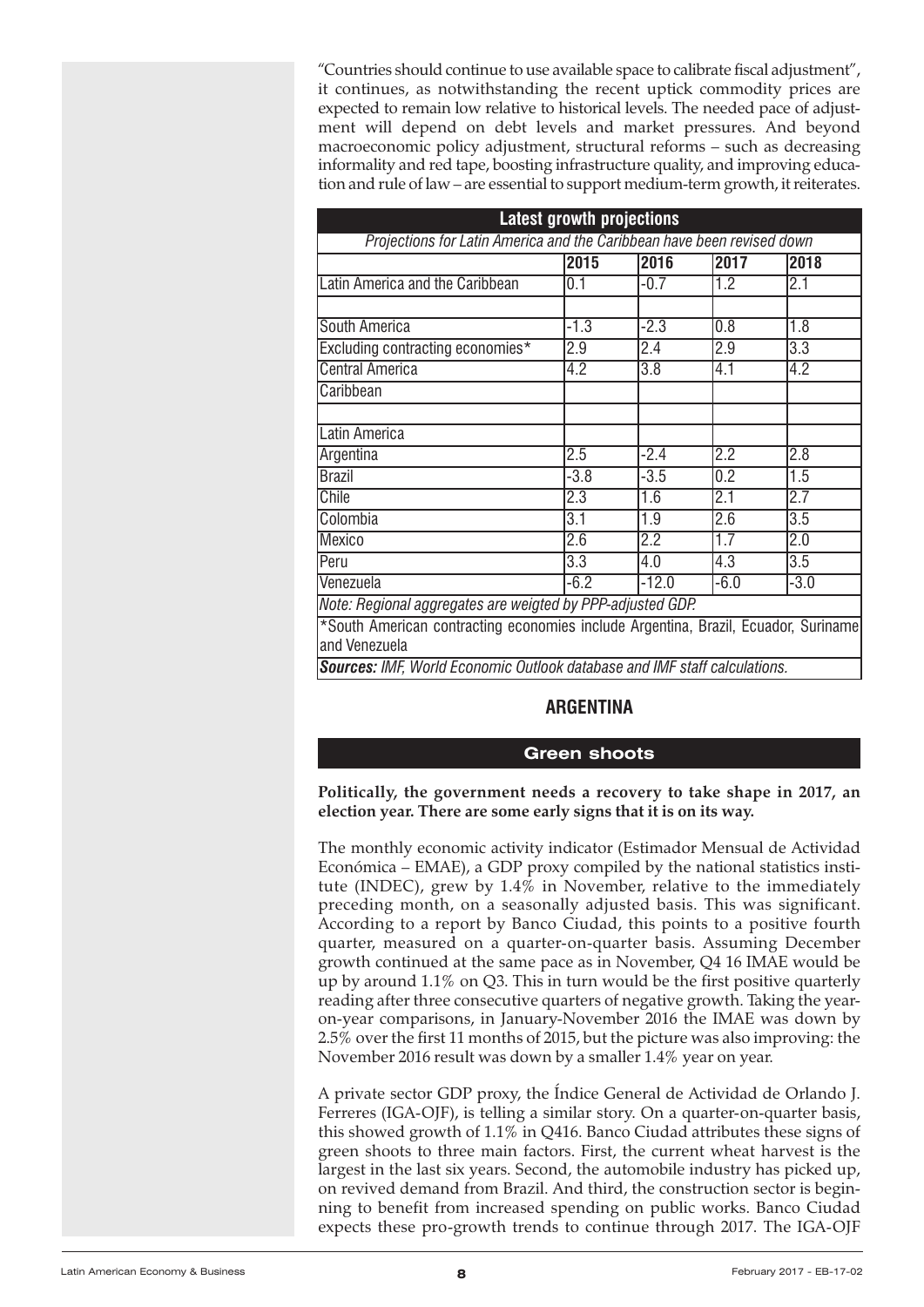<span id="page-8-0"></span>index suggests that overall activity levels will have dropped by 2.8% year-onyear overall in 2016, but again this was narrowing on a monthly basis, to just -0.8% in December. A return to year-on-year positive growth in early 2017 therefore seems plausible.

The IGA-OJF index also suggests that the much-needed pick-up in investment is beginning to materialise. The index detects an 11.4% year-on-year increase in investment in December, and an average 5.9% year-on-year increase in Q416. Banco Ciudad calculates that by late 2016, gross fixed capital formation had recovered to 22.6% of GDP.

There was also evidence of recovering export dynamism. Exports grew by 34% year-on-year in December. This partly reflected the low base of comparison (in December 2015, farmers were holding back their shipments in anticipation of the removal of currency controls and the elimination of export taxes). But after a year of a more competitive exchange rate and sharply lower taxes, wheat and maize sales are looking strong. Likewise, exports of manufactures were up by 10% in December, on the strength of rising automobile sales to Brazil.

There was also a strong year-end boost to the fiscal accounts, thanks mainly to windfall revenues from the government's tax amnesty programme (blanqueo de capitales), which encouraged citizens to declare previously unregistered assets at a reduced tax rate as an alternative to facing prosecution for tax evasion. Government revenues doubled in December (+104% on December 2015). The money was used to pay down some government debt, but also to bring forward some public works spending set out in the 2017 budget. In December, government spending was up by 85% year-on-year. Despite this increased expenditure, Banco Ciudad estimates that the fiscal deficit ended 2016 at around 4.6% of GDP, fractionally lower than the 4.7% target for the year, and otherwise on track with the government's 'gradualist' plan for reducing the deficit over time.

# **BRAZIL**

## **Reforms on the radar**

**January saw fresh political developments in Brazil, all with significant economic consequences. The net effect, however, is that President Michel Temer is still on track to push through further economic reforms in the first half of this year.**

At one stage in early 2017, it looked as though the long-running Lava Jato ('Car Wash') corruption investigations might suffer a major delay. This was prompted by the death of Supreme Court justice Teori Zavascki in a light aeroplane crash. Zavascki was in charge of those Lava Jato cases reaching supreme court jurisdiction. He was overseeing the plea-bargaining agreements negotiated between prosecutors and 77 executives from the construction company Odebrecht who had admitted to paying bribes. It was his job to review these cases, confirm or reject the plea bargains, and where necessary authorise legal action against politicians and officials implicated in wrong-doing by the witness statements. At least 200 politicians, including President Temer, some of his ministers, and leading members of Brazil's federal Congress, are said to be named in the files, which remain confidential but have been widely leaked. Because of the explosive nature of the allegations, it has even been speculated that Zavascki's death may not have been an accident (the Air Force continues to investigate the crash).

Initial fears that Zavascki's death would lead to a 5-6 month delay in legal proceedings proved incorrect, however. Supreme Court President Justice Carmen Lucía Antunes ratified the plea-bargains and has named Justice Edson Fachin to take over the Lava Jato cases previously being handled by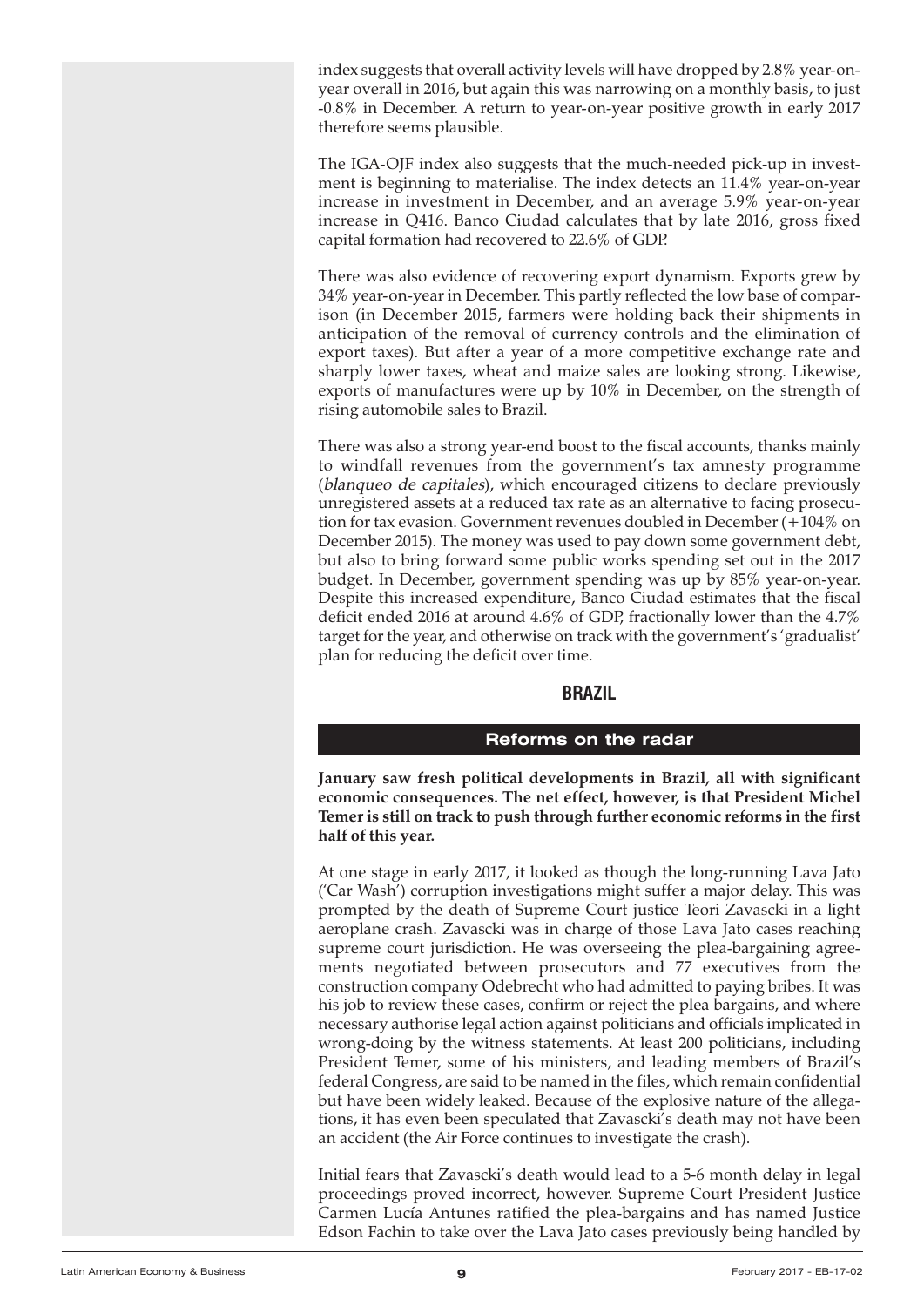<span id="page-9-0"></span>Zavascki. As if to confirm that there will be no let-up in the anti-corruption drive, on 30 January the one-time billionaire business tycoon Eike Batista was arrested. He faces charges of paying around US\$16.6bn in bribes to the former government of Rio de Janeiro, Sérgio Cabral (2007-2014). The impact of corruption investigations on the business environment remains doubleedged. Strengthening the rule of law is a long term positive, but continuing uncertainty over the investigations is a short term negative.

In separate developments, pro-government figures were elected to lead both the Chamber of Deputies and the Senate. In the Chamber of Deputies, Rodrigo Maia of the small centre-right Demócratas (DEM, a member of the governing coalition) was re-elected with 293 of 513 votes. In the Senate, Eunicio Oliveira, of Temer's Partido do Movimento Democrático Brasileiro (PMDB), was elected by 61 votes to 10. The elections have been taken as sign that the governing centre-right coalition remains strong in Congress. While President Temer – like most prominent Brazilian politicians – remains exposed to potential corruption charges, his government appears to have the necessary political strength to push through some further economic reforms. A small ministerial reshuffle, which saw expanded powers for the justice ministry, the creation of a new human rights ministry, and a promotion to ministerial status for Wellington Moreira Franco (the president's key adviser on infrastructure investment projects), suggested that the government is growing in confidence.

What does this mean for the economy? The most important implication is that, having passed legislation late last year capping the growth in public sector expenditure (which henceforth cannot expand faster than the rate of inflation), the administration is now likely to tackle labour and pension reform, most probably before the middle of this year. Some analysts suggest that the government has a six-month window of opportunity for structural reforms. After the middle of this year, with attention focusing on next year's presidential elections, legislators may not want to take unpopular decisions. Labour reform will aim to make hiring and firing easier for employers, seeking to reduce costs and introduced greater flexibility.

Pension reform is likely to be the most controversial. The government is expected to cut retirement benefits and set a minimum retirement age, to start reducing the large unfunded deficit in the state pension system. The changes will face opposition from the trade unions. However, on present trends it looks as if the government will be able to muster the Congressional majority it needs to push them though.

Finance Minister Henrique Meirelles now expects the economy to return to positive growth in the first quarter of 2017, accelerating to 2% year-on-year expansion by Q417. This is more optimistic than the IMF's projection of 0.2% GDP growth this year. Luiz Carlos Trabuco, chief executive of Banco Bradesco, says consumer confidence and activity indicators signal "the worst is behind" after a recession lasting nearly three years. A slightly more nuanced view came from a senior member of the economic team speaking off the record to the Reuters news agency. This source said that if Congress approves a pension reform, Brazil could grow by more than 1% this year; but if there are no further reforms, there could be more recession. "The pension reform will be the real test. It either works or it does not. If it doesn't work, then we will have negative growth" the official said.

## **CUBA**

# **Fiscal acceleration ahead of 2018 transition**

**This year's budget document makes for particularly interesting reading, with last year's spending increases stepped up further. Even factoring in an**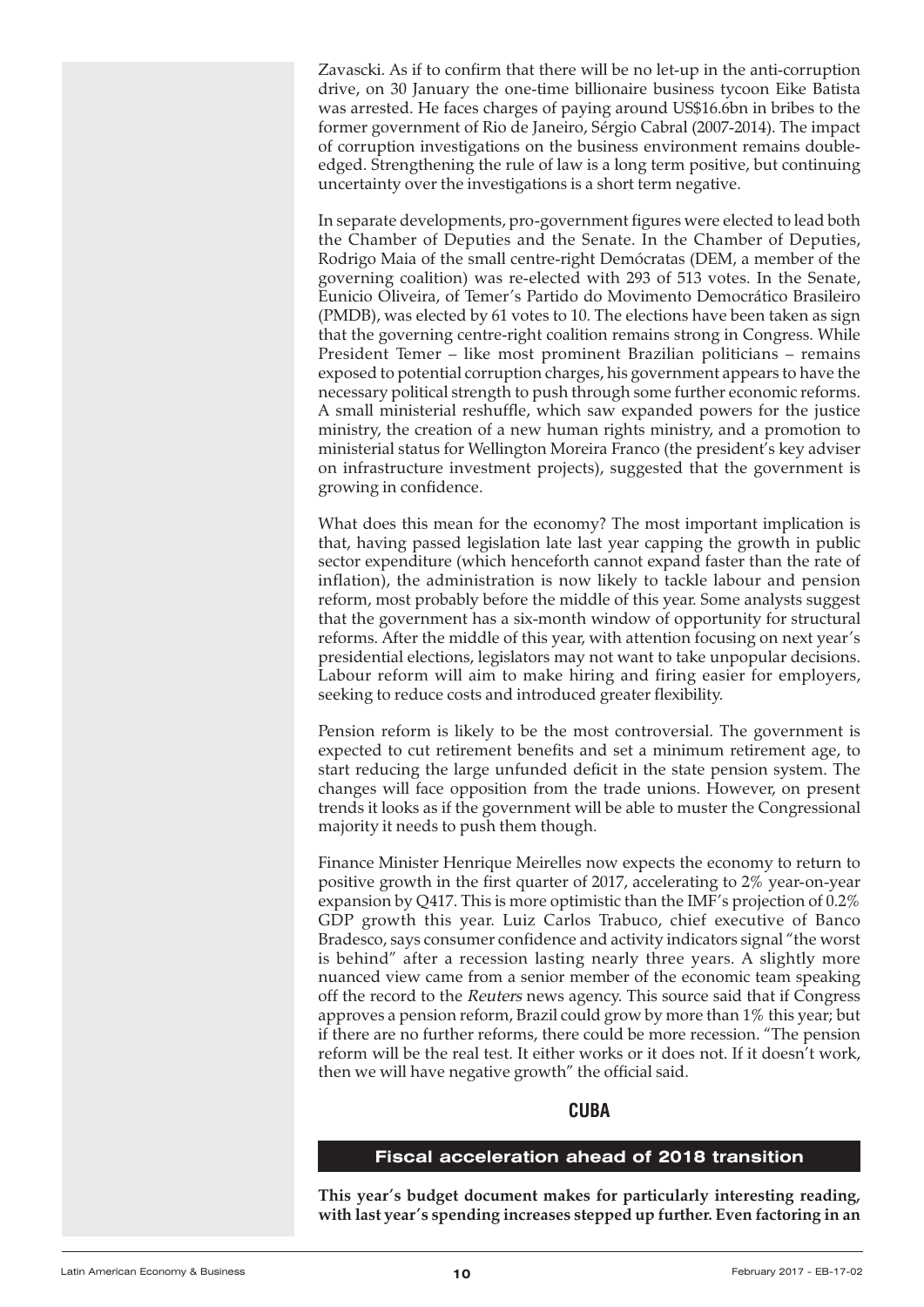**expected increase in fiscal revenue, the budget deficit is projected to reach eye-watering levels. With the government relying on state-owned banks to purchase new sovereign debt, financing is unlikely to be difficult in 2017, but with a limited pool of resources in the domestic banking system, such a strategy is not feasible in the long term.**

It is a reflection of Cuba's one-party political system that the annual budget receives comparatively little press coverage, with the process of submitting proposals and debating the package occurring right at the end of December, only a few days before the start of the 2017 financial year. Given the oneparty political system, the budget bill is passed without delay or difficulty. The budget is subsequently published in the Gaceta Oficial, as well as on the homepage of the National Statistics Office (ONE), but the comparatively low-key nature of the build-up means that changes in the government's fiscal policy stance can attract relatively little attention, particularly since the timing coincides with the period between Christmas and New Year.

# **Deficit set to reach 12% of GDP**

This has been the case with the 2017 budget, but delving into the detail of the budget package unveils some surprising findings. The most prominent headline figure is the government's projected fiscal deficit: at Ps11.5bn it is almost double the level pencilled it to the 2016 budget this time a year ago. Given the paucity of macroeconomic data, it is difficult to speculate about the size of the deficit as a percentage of GDP (nominal GDP data is available, but only up to 2015), but there have been reports that legislators estimate that the projected 2017 budget deficit will be equivalent to 12% of GDP.

This marks a continuation of a trend that began in 2015. The deficit ballooned sharply in 2008 as external conditions deteriorated sharply, but during 2009- 14 the government kept spending under control in order to reduce the deficit to manageable levels. However, in 2015 the deficit quadrupled to nearly Ps5bn on the back of a step-up in expenditure growth. The deficit widened further in 2016, to Ps5.6bn.

The wider deficit is being driven exclusively by spending: what is notable is that income reforms have increased revenues in the past three years. According to the government's budget document, revenue is expected to increase by a further 0.7% in 2017. Given that tax income (the main source of budget revenue) is expected to increase by 4.5% in 2017, this overall growth appears mild, but it reflects the fact that non-tax income is expected to fall by around a fifth. This is likely to reflect a continued scaling back of assistance from Venezuela, with lower oil shipments (part of which are re-exported) cutting government revenue in this area.

Meanwhile, government expenditure is expected to rise by 11% in 2017. Capital spending is slated to increase by around Ps1bn. No details were provided on specific investment projects, but part of this is likely to reflect reconstruction costs after Hurricane Matthew hit eastern Cuba in October 2016. Current expenditure is projected to increase by a more significant Ps4bn. Health, education and social spending (including pensions) account for around half of current spending and the government expects these expenses to rise this year, as an ageing population increases the pension burden. However, other budgetary spending is also likely to rise, including the cost of subsidising basic goods.

# **Spending hikes driven by political concerns**

Although there has been speculation that the increase in spending is designed to bolster underlying economic growth, after the economy contracted by 0.9%, this fiscal stimulus will have a relatively muted impact on the broader economy. This is because disposable incomes are low and private consumption accounts for a comparatively small share of total GDP. Higher government spending is therefore likely to be driven by the need to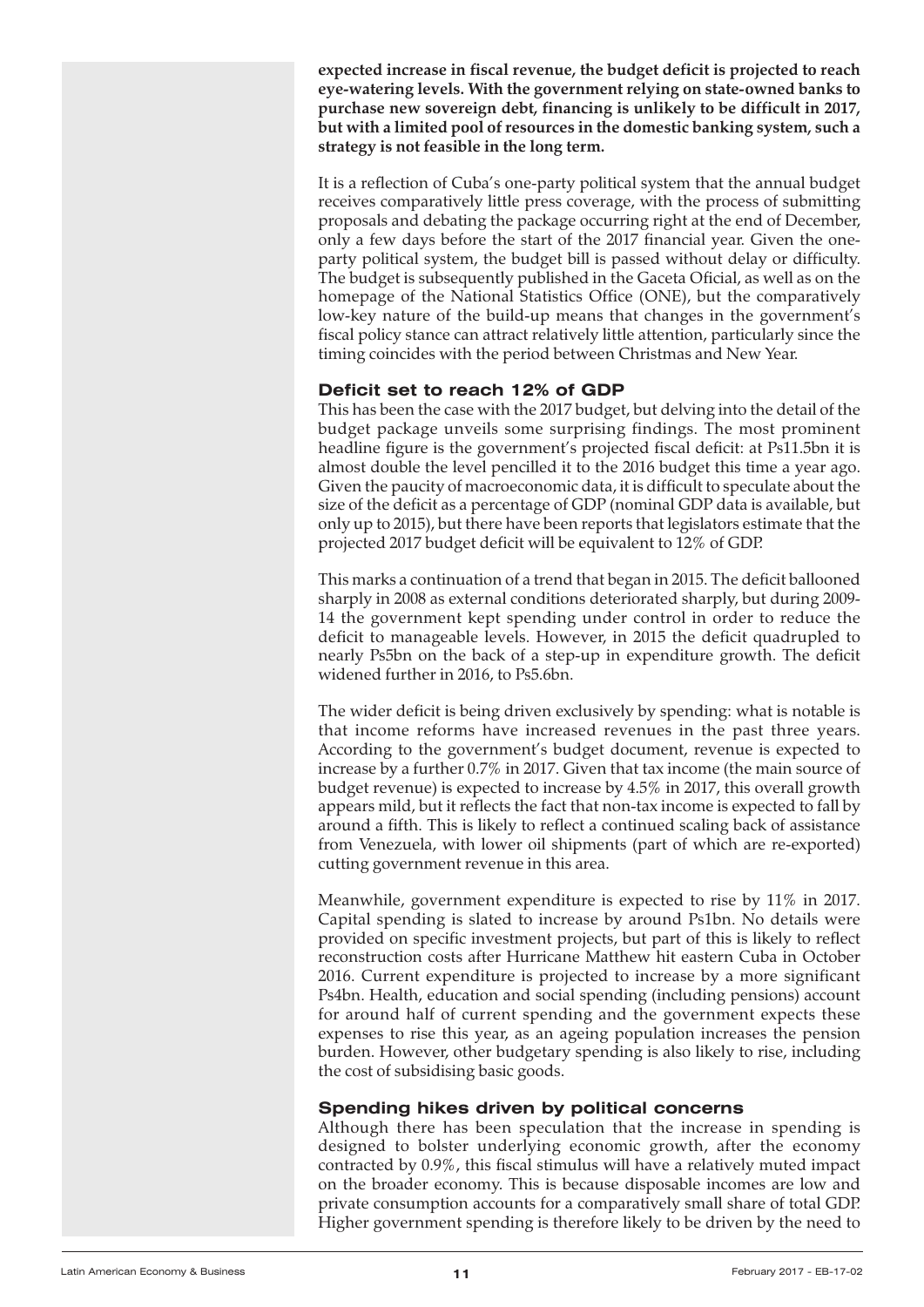maintain social indicators (such as health provision) in the run-up to a political transition. With President Raúl Castro set to stand down next year, the country's leadership will be keen to prioritise those areas important to public opinion, which include health and education, in order to smooth the process of shifting to the first non-Castro leader in nearly sixty years.

The rise in public spending is also likely to reflect the fact that fiscal decentralisation and economic reforms are proceeding much more slowly than anticipated. Several years ago, it was anticipated that the government's dominant role in terms of both revenue and expenditure would fall, as the private sector grew in size. However, this has not happened: while the number of workers in the private sector has increased, this has occurred gradually and the tax system has been slow to adapt. In a system with little experience in tax administration, it has been difficult to strike the right balance between raising revenues through income and corporate tax, while also maintaining incentives for private-sector workers. Meanwhile, the persistence of US sanctions has meant that few foreign companies have boosted investment significantly and, coupled with still-tight regulation by the Cuban government, little competition and liberalisation in key sectors is emerging. This means that the government remains responsible for the lion's share of spending. The failure to develop competitive markets and raise income levels also makes it politically-difficult to scale back the subsidisation model.

# **State-owned banks foot the bill**

Such a large projected fiscal deficit raises significant questions over financing. Although Cuba has recently settled long-standing disputes on much of its defaulted debt, some claims remain outstanding. Coupled with concerns about the political and economic backdrop and the extreme paucity of economic data, this means that Cuba is unable to tap international capital markets. The government has traditionally monetised its fiscal deficit, printing money to finance the budget shortfall, but officials have been trying to scale back monetisation in recent years because of the upward impact on inflation and the destabilising effect on the local currency.

Although there is insufficient interest on the part of international investors, Cuba has been issuing sovereign bonds to the domestic market in recent years, with state-owned banks purchasing the issuance. This appears to be the government's main financing strategy for 2017, with the budget document authorising the finance ministry to issue new bonds this year with a term of between one and twenty years and an average annual interest rate of 2.5%.

However, this may set alarm bells ringing. The deficit is large and issuing sovereign debt to state-owned banks is a risky and unorthodox strategy, with the debt likely to be secured against banking deposits. There is no financial sector data available to provide an insight into the amounts of funds held in the banking system, but given that the sector is underdeveloped, there are unlikely to be significant amounts of funds available. The lack of data makes it impossible to assess how exposed these banks now are to the public sector. Given that the government is also trying to increase bank credit to the private sector, in an attempt to foster investment by budding entrepreneurs, borrowing extensively from state-owned banks will make fewer funds available to others.

In the short term, the Cuban economy is unlikely to suffer noticeably from the sharp increase in public spending and the recourse to state-owned banks for financing, but it adds to the challenges for the first post-Castro administration. The external backdrop is already challenging, with the Venezuelan economy on the brink of collapse and the likelihood of still-difficult relations with the Trump administration in the US. Domestically, it will be difficult to continue relying on state banks for large-scale budget financing in the longer term, since they will have a limited pool of resources to draw from. Alternative sources of financing will be necessary in order to avoid politically-difficult spending cuts.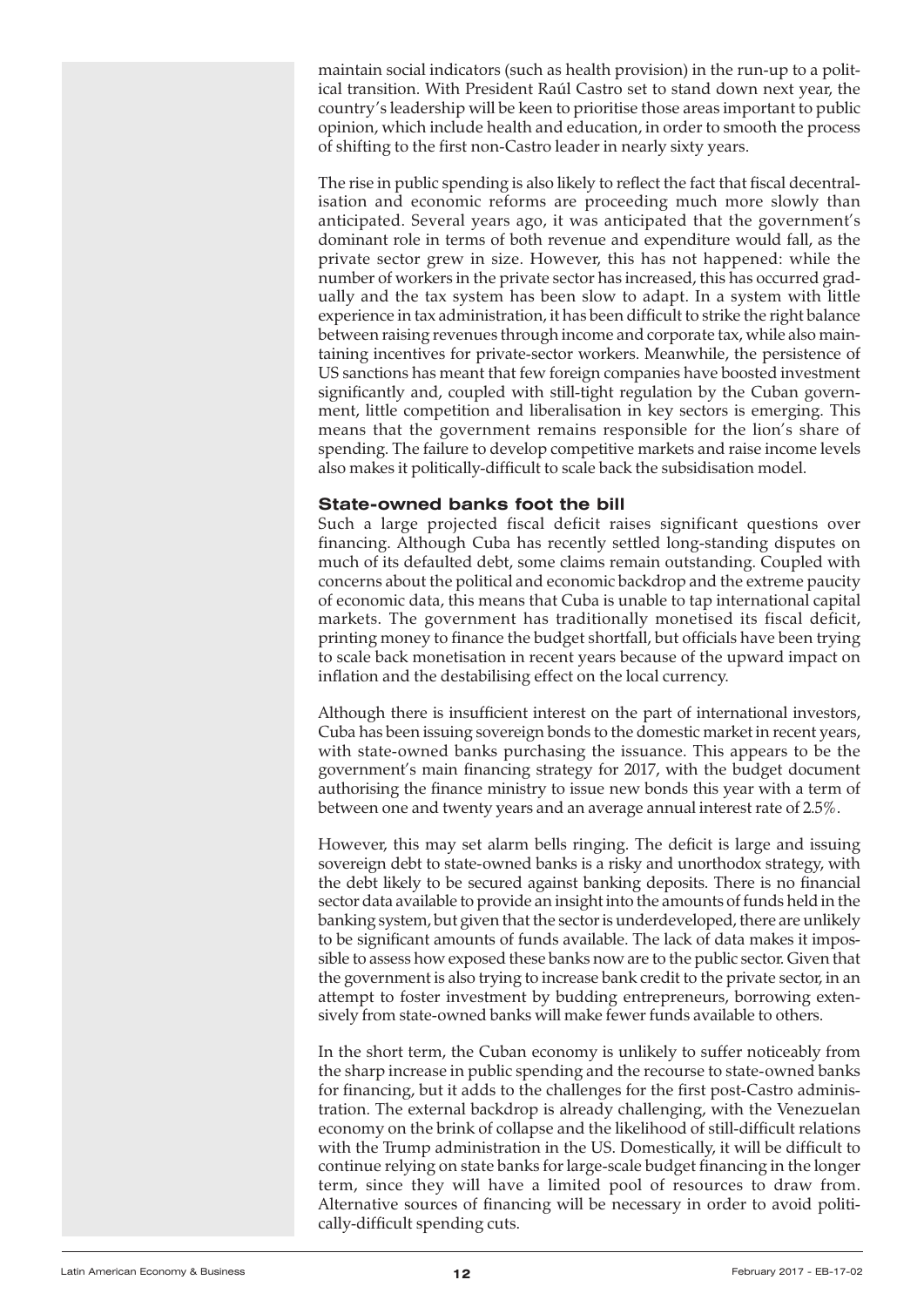#### **Central Bank shifts to monetary easing**

<span id="page-12-0"></span>**Relatively weak economic activity and low inflation prompted the Banco Central del Chile (BCCh) to cut interest rates for the first time since 2014 in mid-January, with the bank also implying that a further easing of monetary policy is likely later in the year if recent economic trends persist. Given the proximity of the November general election, the leftist government led by President Michelle Bachelet will be hoping that a recovering economy will boost its chances ofretaining power, amid rising levels of public frustration.**

The cut in interest rates did not come as a huge surprise. Although it had initially been believed that the BCCh, alongside many other Latin American central banks, would begin hiking interest rates in line with US monetary policy tightening, this assumption gradually lost resonance over the course of 2016. In Chile's case, the BCCh first shifted towards a neutral stance midyear 2016, before giving growing indications in the fourth quarter of the year about a potential cut in interest rates.

#### **The tipping point**

It seems that December's inflation result was the tipping point, with the consumer price index falling for the first time in over a year. Monthly inflation contracted by 0.2%, with annual inflation falling to 2.7%, significantly lower than the 4.8% registered at the start of the year and falling into the lower-half of the official 2-4% target range. The fact that economic activity had been weak for several months is also likely to have played a role in the BCCh's decision: the monthly economic index that serves as a broad proxy for GDP growth rose by a weak 0.3% year on year in October and by 1.1% in November, compared to growth of over 2% early in the year.

Against this backdrop, the BCCh chose to increase the benchmark interest rate by a relatively mild 25 basis points on 19 January, to 3.25%, although the published minutes from the BCCh committee meeting show that a rate cut of 50 basis points was considered. The BCCh has also indicated that an additional 25 basis points cut is likely in the first quarter of 2017 if current economic conditions persist (which appears likely, in the absence of the prospect of any immediate domestic or external economic stimulus).

The government will hope that the start of a period of moderate monetary easing will help boost domestic demand. At around 2% during 2015-16, real annual GDP growth is healthier than some flagging countries in the region, but the pace of expansion remains significantly lower than rates of 4-6% recorded in 2010-13. Final data from 2016 are as yet unavailable, but GDP growth is likely to have slipped well below the 2% mark (averaging just 1.6% in the first three quarters), from 2.3% in 2015. Having previously fuelled strong GDP growth, private consumption has been weak since mid-2014.

#### **Consumer confidence remains low**

This is mirrored by fairly weak levels of consumer confidence. The economics department of the University of Chile compile a quarterly survey of economic expectations and, according to the latest seasonally-adjusted results, consumer confidence contracted by 1.5% in December compared with September (and by 2.3% year-on-year). The index level remains well below the historic average.

When asked about expected income levels during the coming 12 months, the share of respondents anticipating a pay cut or a pay freeze rose from  $66.4\%$  in December 2015 to 67.8% in December 2016. The number of people considering a purchase of durable goods in the next three months fell from 16.7% to 13.1% over the same period. Meanwhile, confidence in the future direction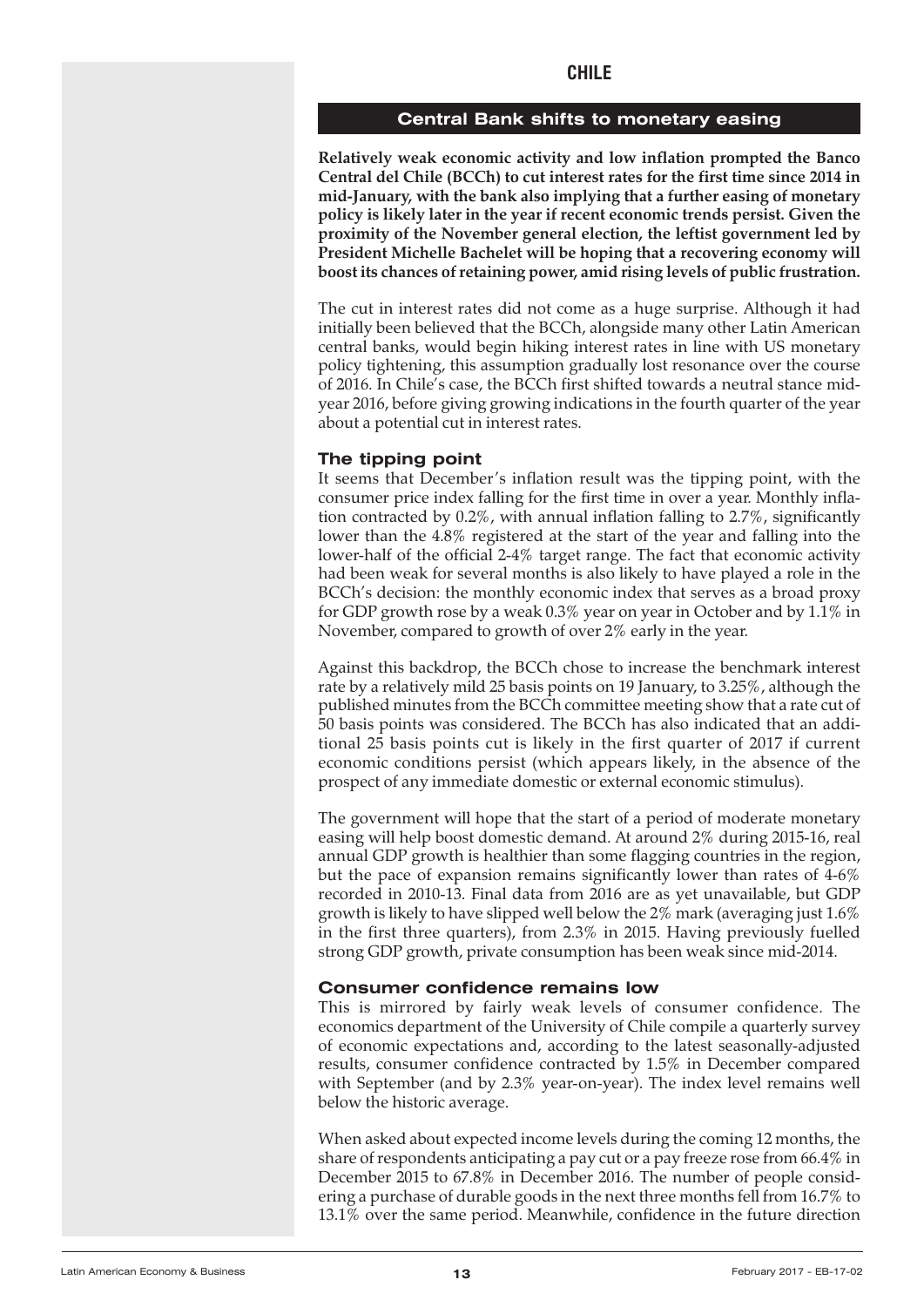of the economy has also weakened, with the share of people believing that economic conditions in 12 months' time will be better than currently fell from 40% in December 2015 to 31.2% in December 2016.

These data were published in late January, but were collected at the end of 2016, prior to the interest rate hike. The authorities will hope that in cutting interest rates, these responses will begin to improve, particularly in the context of the looming November general election.

Chile's benchmark interest rate remains low by regional comparison, but relatively high compared with developed economies, implying scope for more extensive or prolonged monetary easing if domestic conditions remain weak.

Much will depend on inflation, however, with the BCCh likely to prioritise price stability over boosting weak GDP growth. The exchange rate will play a role in price developments, with the fall in inflation registered during 2016 being aided by a steady appreciation of the Chilean peso, from Ps710:US\$1 at the start of the year to Ps667:US\$1 at the end of the year. This helped alleviate import costs, with tradable inflation falling from 4.8% in January to 1.8% in December (by contrast, non-tradable inflation edged down from 4.9% to 4%, but remained elevated).

The Chilean peso has continued to appreciate in 2017, trading at around Ps640:US\$1 in early February. This is largely the reflection of broad losses incurred by the US dollar, which shed around 4% of its value against several currencies (Chile's included) during January as markets became increasingly concerned about the policy stance of the newly-inaugurated US President Donald Trump. Futures markets imply a further depreciation of the US dollar in coming months. As such, this should support continued appreciation of the Chilean peso, which in turn is likely to keep domestic inflation suppressed. This will create scope for further cuts in the benchmark interest rate.

# **Copper price uncertainty**

The economic outlook will also be affected by copper prices. Copper mining accounted for around 8% of GDP directly in 2015 (down sharply from levels of 15% during the peak of the commodity boom), but the sector also has a significant impact on export and investment demand. Copper prices have risen since the lows recorded in late 2015 and early 2016, but remain a far cry from their 2011-13 highs. Moreover, copper production has either been stagnant or falling since early 2014, with full-year production in 2016 coming in at 5.5m tonnes, the lowest level since 2012 and sharply down on nearly 5.8m tonnes in 2015.

The state copper commission, Cochilco, in late January stated that it was forecasting production to recover by around 4% in 2017, but given that copper reserves at many large mines are falling, fresh investment is needed to reverse the slide in production. Unless prices continue to rise in the coming months, significant new inflows seem likely. In the meantime, workers at BHP Billiton's Escondida mine (the largest copper mine in the world) voted on 31 January to go on strike in early February over pay and working conditions. The industrial action has not yet been confirmed, with government efforts to mediate the dispute ongoing, but the issue has the potential to affect copper production in the near term, as well as affect investment decisions going forwards.

## **Wildfires affect forestry**

Against this backdrop, Chile was hit by its worst ever wildfires in January. The government lifted the state of emergency in early February, with most continuing fires under control and no significant new ones spreading, but the fires have caused an estimated US\$333m worth of damage, killing 11 people and destroying over 1,600 houses. Forestry output is likely to be affected in 2017 as a result, while unemployment in affected regions is also likely to rise. The government has pledged to re-allocate US\$100m from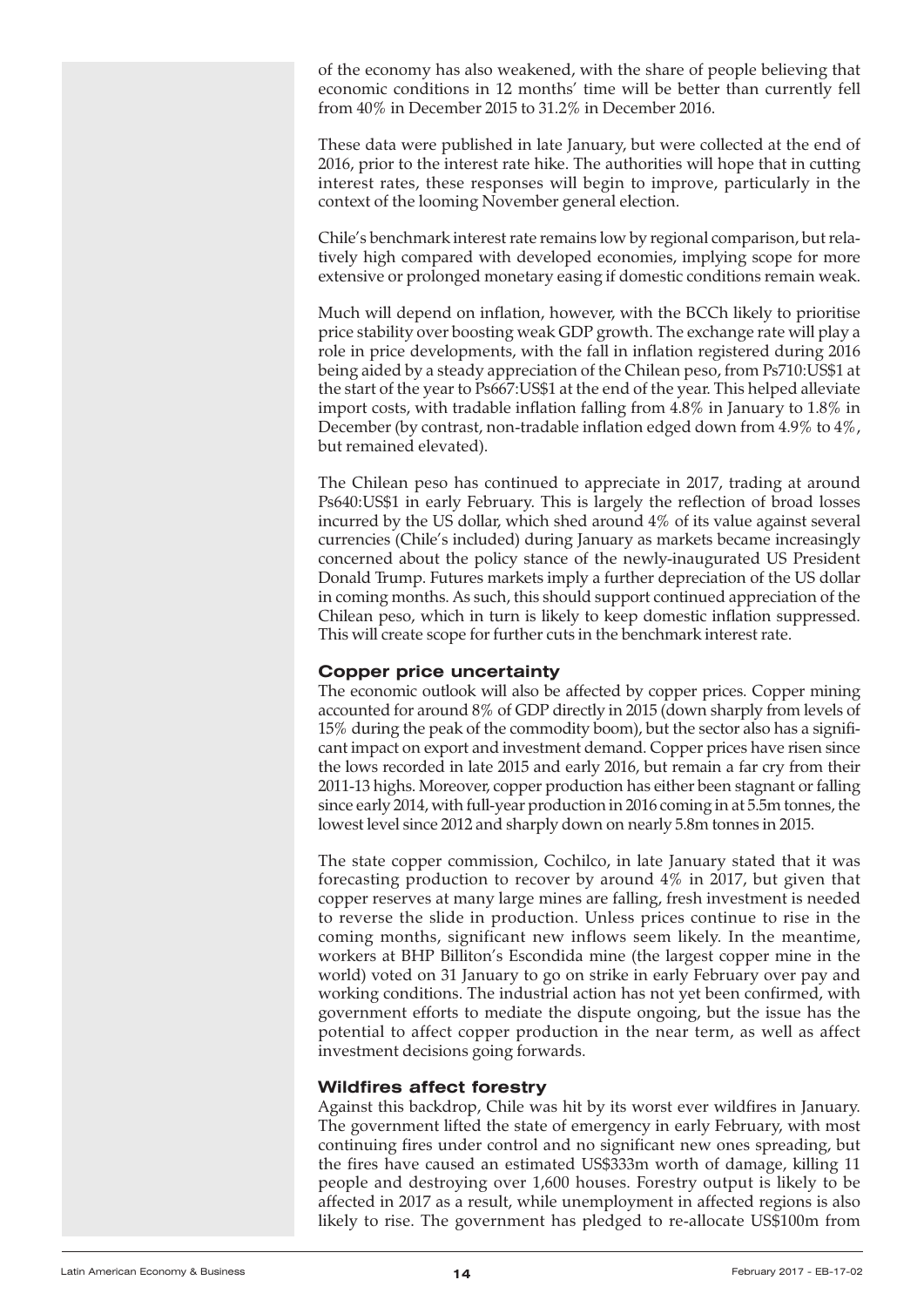<span id="page-14-0"></span>budget funds in order to address the crisis and will tap rainy-day funds for the remaining US\$233m. However, primary-sector GDP output and agricultural exports are both likely to be affected this year, even assuming a rapid government response.

# **TRINIDAD & TOBAGO**

# **Slightly brighter prospects ahead for 2017**

**From being the Caribbean's star performer for much of the commodity boom years, with GDP growth on occasion hitting double-digits, Trinidad & Tobago has struggled in recent years from the energy price slump. Yet after a dismal 2016, the authorities are showing some indications that they expect a partial recovery in 2017. In late January, the central bank stated that it was keeping benchmark interest rates on hold, but that domestic economic output was expected to increase, on the back of rising gas production.**

After a poor performance in 2015-2016, the authorities are showing somewhat more optimism about economic prospects for 2017. In the central bank's 27 January monetary policy announcement, in which it kept the benchmark repo interest rate on hold at 4.75%, the Bank admitted that conditions had been difficult, with energy production declining markedly. However, it stated that prospects for 2017 appear brighter, with officials projecting a recovery in oil and gas production as new fields come on stream and maintenance work subsides. That said, despite the note of optimism, the press release accompanying the announcement struck a fairly negative tone, with officials flagging up the risk of weakening international trade flows from the US and acknowledging the weak state of domestic retail and construction.

# **Data from 2016 paints a gloomy picture**

The available quarterly data relating to 2016 certainly reinforce this gloom. Real GDP data is available for the first half of the year and shows a 5.4% yearon-year contraction in the first quarter and an 8% fall in the second quarter. Although this was led by the energy sector (which shrank by 9.1% and 12.6% respectively), the non-energy sector also contracted, albeit less sharply. The Central Statistical Office (CSO) in October said that it expected real GDP growth to shrink by 2.3% in full calendar year 2016, but given the depth of the downturn in the first half, this appears optimistic.

The brighter outlook for energy production in 2017 reflects the expectation that several recently-completed projects will see gas production increase in the coming months. Other projects are due for completion soon and will also help boost gas production. Collectively, these include BHP's Angostura Phase III, BP's Juniper field, EOG's Sercan and BP's Trinidad Onshore Compression (TROC) project. In addition, extensive shutdowns for maintenance work that occurred during 2016, hampering energy-sector output, are not expected to be repeated in 2017. These combined factors are likely to reverse some of the slide in gas production, which has fallen from 4.2bn cubic feet/day in 2013 to 3.3bn cf/d in 2016. Although structural problems remain, which will cloud the longer-term outlook – including a low replacement ratio, owing to disappointing exploration results in recent years – these concerns are unlikely to hamper the near-term recovery in gas production, particularly if gas prices retain the gains of late 2016.

# **A return to growth?**

The government hopes that a recovery in energy output will have spill-over effects in the non-energy sector, helping reverse the fiscal deterioration of recent years and providing some support for a recovery in domestic demand. These considerations explain the government's GDP growth forecast of 1.6% for 2017: modest given the extent of the contraction in recent years, but if achieved would represent the best result since 2013.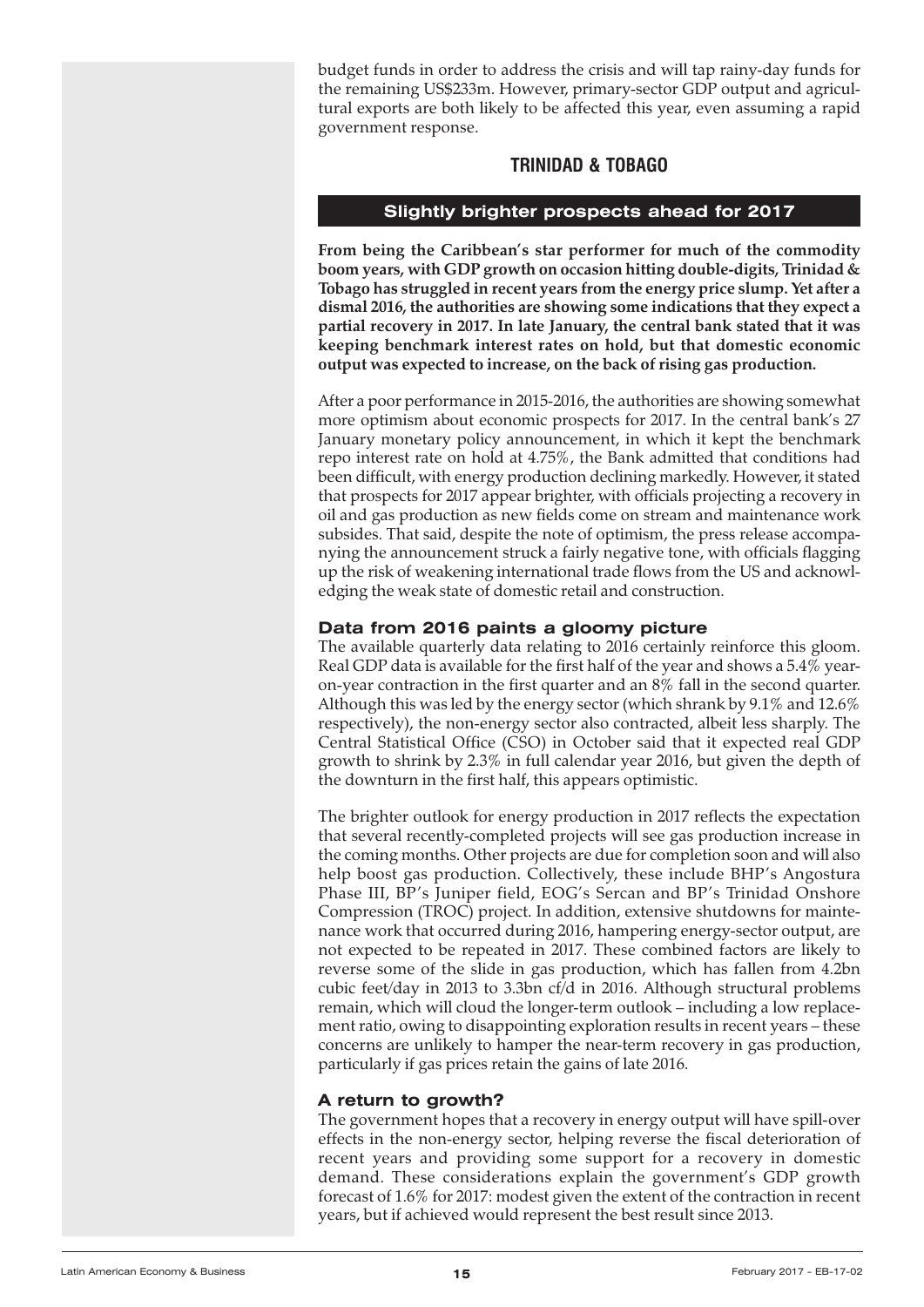<span id="page-15-0"></span>The central bank gave no indication in its most recent monetary policy announcement of the likelihood of shifting to a more accommodative stance, but it is possible that interest rates might be cut later in 2017 if economic growth does not recover as expected. With the benchmark rate at 4.75%, inflation low (standing at 2.9% in November) and credit growth weak, the monetary authorities might be tempted to cut interest rates in an attempt to shore up domestic demand.

# **VENEZUELA**

#### **Official shake-up as recession deepens**

**The last month has seen a shake-up in the senior echelons of government, the Banco Central de Venezuela (BCV), and the state oil company Petróleos de Venezuela (Pdvsa), amid growing signs that the economic crisis is deepening. A leaked report from the central bank (BCV) contained data stating that GDP contracted by a huge 18.6% last year, with inflation spiralling to 800%. Yet there is little sign that President Nicolás Maduro's new appointees are either capable or willing to address the crisis, raising questions about how much worse conditions are likely to get in 2017.**

If the data is real, the leaked BCV report is a damning indictment of the current state of the Venezuelan economy. Most forecasters were projecting a third consecutive year of recession in 2016, but nobody expected the depth of contraction to be so marked. Both the International Monetary Fund (IMF) and World Bank were forecasting GDP to fall by around 10% year-on-year, but that was among the most pessimistic of economic projections. According to the leaked report, the oil sector shrank by 12.7%, while non-oil activity collapsed by 19.5%. Meanwhile, inflation reportedly jumped from 181% in 2015 to 800% in 2016.

## **Government silence is telling**

The government has declined to comment on the veracity of the report, although the new economy vice minister, Ramón Lobo, stated that the leaked inflation figure was "totally crazy". The authorities' failure to publish most monthly and quarterly data series makes it impossible to assess whether the figures leaked to the press are unrealistically negative, but the government's silence on the issue (and the fact that it has not come back with its own ballpark figures) suggests that the report is indeed credible.

One figure that has been confirmed is that of imports: President Maduro stated on 9 January that import spending had more than halved last year, to US\$18bn. Moreover, this marked the fourth consecutive year of decline, from a peak of just under US\$66bn in 2012. According to the president, this was mainly due to lower oil prices, with Venezuela's oil export price plummeting from around US\$105/b in 2012 to around one-third of that level in 2016. President Maduro also blamed a heavy debt repayment schedule, stating that the country was unable to prioritise imports of crucial consumer goods because of commitments to bondholders.

## **2017 prospects looking poor**

With 2016's apparently economic results coming in much worse than anyone expected, all bets for 2017 are off. The IMF's inflation forecast, at an eyewatering 1,660%, had been widely viewed as unrealistically high, but if inflation did indeed average 800% last year, a move to quadruple-digit inflation is not out of the question, particularly when minimum wage hikes are becoming more frequent and larger.

This is substantiated by comments made by the labour minister, Francisco Torrealba, in early February, when he said that there would be as many minimum wage increases as necessary to protect purchasing power from the impact of "criminal" inflation. This is a direct reference to the govern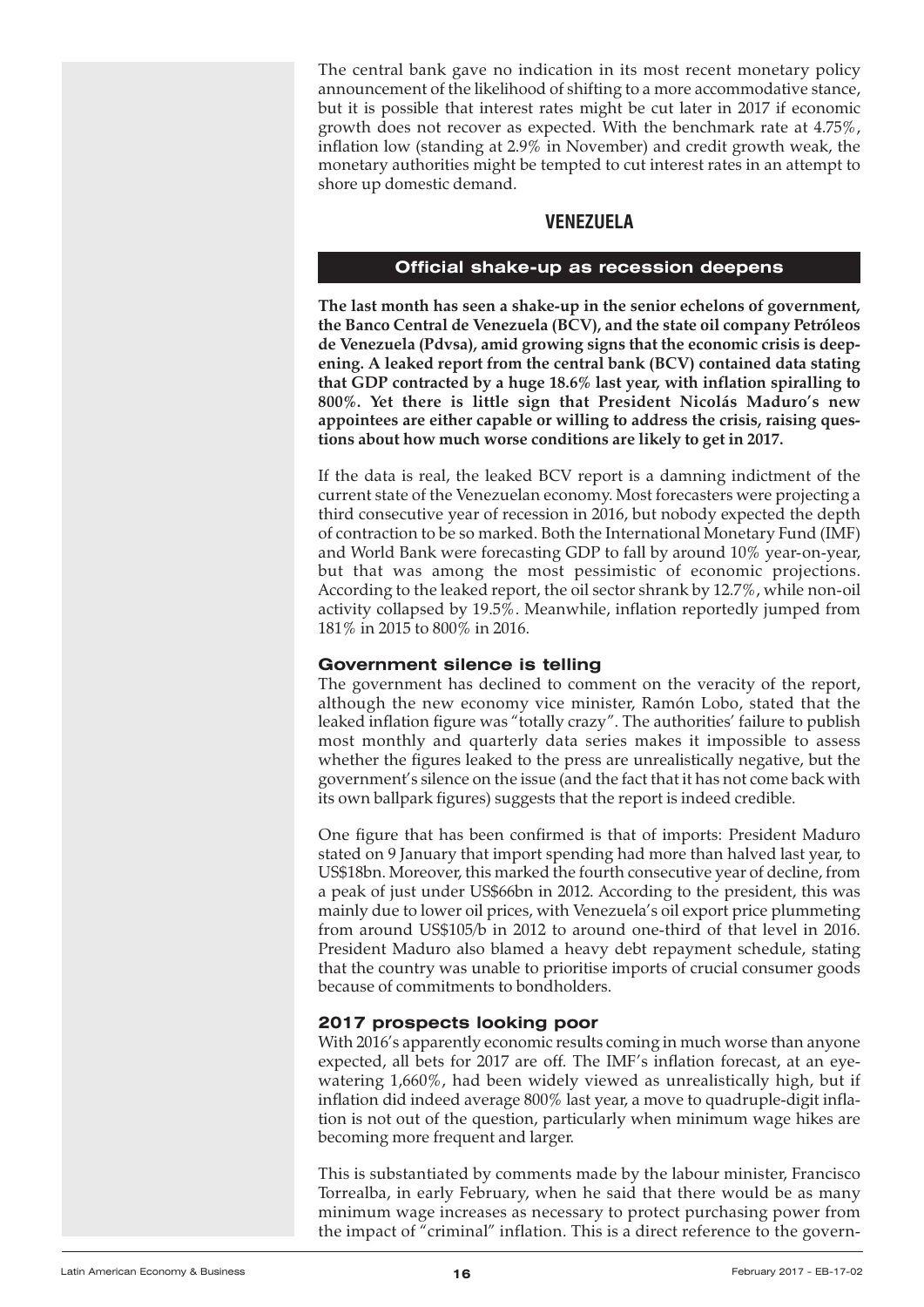ment's belief that inflation is being driven by private sector "speculators", who are hoarding goods in order to drive up prices, rather than acknowledging that the BCV's policy of printing money is the main driving factor behind hyperinflation.

Lending substance to the latter explanation, growth in monetary aggregates continues to accelerate, which will increase demand-side inflationary pressures. The amount of currency in circulation and instant-access deposits was rising by around 170% year-on-year in late January, up from around 125% in late November. Once all of the new larger-denomination bank notes have entered circulation, this figure is likely to accelerate further.

There is less consensus over the depth of the contraction in GDP likely in 2017. The IMF has not updated its forecast (which anticipates a 4.5% fall in GDP) since the leaked central bank report, but in any case, inflation of 1,660% would imply a sharper recession, since hyperinflation would sap purchasing power. The government has optimistically stated that the economy will grow again in 2017, referencing higher oil prices, but it is highly uncertain whether the mild increase in global oil prices will be in any way sufficient to reverse the recession. Although it appears that average oil prices will be higher this year, Venezuelan oil production is still slipping. Given reports of extensive corruption, there is a risk that any additional oil earnings might not be efficiently channelled towards productive economic activity. Meanwhile, the highly complex exchange rate system will continue to distort the economy and dissuade investment.

# **Cabinet reshuffle is unlikely to improve matters**

Neither do the raft of personnel changes introduced in January provide much hope that the new appointees are capable, or willing, of addressing the root causes of the economic crisis. In a broad-based cabinet reshuffle at the beginning of the month, Ramón Lobo was appointed new vice president for the economy, while Nelson Martínez, of Pdvsa's US subsidiary Citgo, was appointed energy minister, replacing Eulogio del Pino. Del Pino had combined the role with the presidency of Pdvsa, a position that he retained, despite ceding control of the energy ministry to Martínez.

Another raft of changes within Pdvsa later in the month provided another shake up, bringing in political and military people with little direct oil market experience. Among these, Maduro placed Rear Admiral Maribel Parra in a newly-created post of executive vice president. Parra already sits on the leadership of the military-run oil services company, Compañía Anónima Militar de Industrias Mineral, Petrolíferas y de Gas (Camimpeg), but apart from that is not an energy sector expert.

Maduro also placed a trusted member of his inner circle as the company's new vice president for finance, Simón Zerpa Delgado. Since 2014, Zerpa has been at the helm of both the Venezuela-China fund (Fondo Chino), through which the left-wing Caracas government has borrowed upwards of US\$10bn from Beijing in the past decade, as well as the off-budget (and very opaque) national development fund, Fondo de Desarrollo Nacional (Fonden). Incidentally, Zerpa's father, Iván, is Venezuela's ambassador to China.

Zerpa's promotion suggests that Maduro is seeking to exercise tighter control over Pdvsa finances, while overall these latest appointments may also imply that Maduro is distributing ministries to a combination of close political allies and the military, most likely in order to retain army support and head off any threat of a coup.

## **Fitch warns on Pdvsa**

Underlining the still-critical state of the economy, in late January the sovereign credit ratings agency Fitch Investors Service stated that the financial challenges facing Pdvsa were very serious and that default was "probable"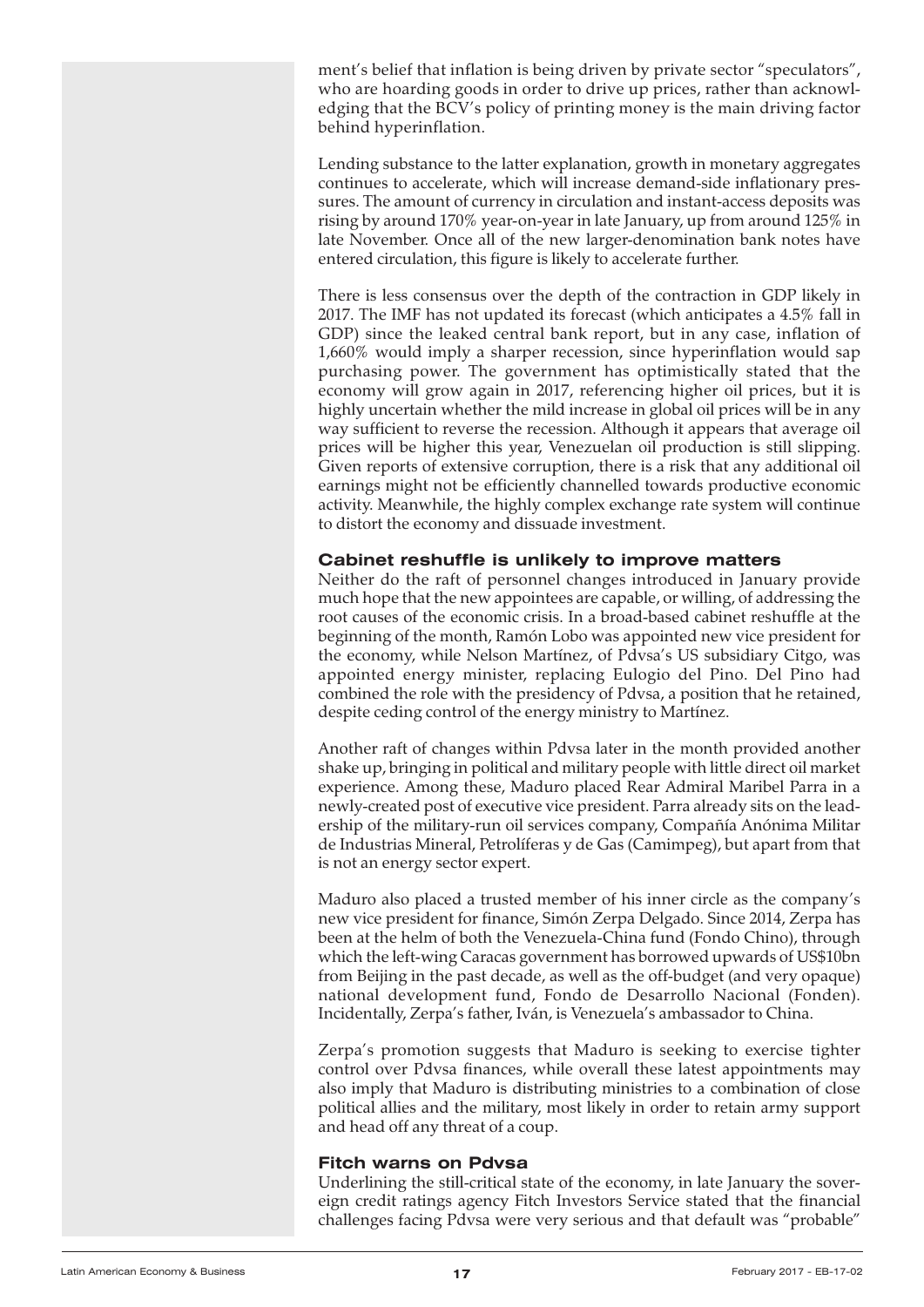<span id="page-17-0"></span>this year. According to Fitch, this view reflects the company's weak cash position, its relatively heavy amortisation schedule this year (even after a swap deal concluded in late 2016 eased repayments moderately) and falling oil production. However, that is not a view echoed more broadly by financial markets, with the implied default risk as calculated by credit default swaps (CDS) data falling to 44% in January, compared with 59% at the end of December. CDS data implied that default was highly likely within a 5-year horizon, however, with this probability standing at 89%.

The uncertainty highlights a broader difficulty with regard to Venezuela's economic outlook. There appears a widely-held consensus that complete economic collapse, most likely accompanied (or caused by) a debt default, is likely at some point in the future, because the government's distorted economic policy model is untenable in the long term. However, determining when this is most likely to happen is extremely difficult. Financial markets seem to believe that the recent partial recovery in oil prices will reduce the likelihood of a default this year, but this assumes that the government will continue to cut back drastically on import spending in order to continue making debt repayments. International reserves, at US\$10.5bn in early February, are relatively low given that much of this is held in gold and that over US\$9bn falls due this year. The public's tolerance levels have so far proved surprisingly high, with many observers surprised that the government has managed to cling onto power given the depth of last year's recession, but frustrations are likely to boil over at some point unless domestic conditions begin to improve.

# **REGIONAL BUSINESS REVIEW**

# **REGION**

## **Tolerance for corruption is fast eroding in Latin America**

**Latin America remains one of the most corrupt regions in the world, according to the latest Global Corruption Perceptions Index (CPI), compiled annually by the Berlin-based NGO Transparency International. Yet as the past 18 months have demonstrated, public tolerance for the practice – and for the impunity that has allowed it to thrive unchecked – is falling right across the region. While the current fall-out from the major corruption scandals in Brazil has contributed to an unscheduled change of government there, and created widespread regional ripples, eventually the result of this painful upheaval should be more transparency and accountability, stronger institutions and better governance. That's good not only for voters, but also for investors and the general business environment.**

"In too many countries, people are deprived of their most basic needs and go to bed hungry every night because of corruption, while the powerful and corrupt enjoy lavish lifestyles with impunity", wrote José Ugaz, a respected Peruvian jurist and the chair of Transparency International, upon the release of the latest (2016) Global Corruption Perceptions report. "Collusion between businesses and politicians in grand corruption denies national economies of billions of dollars of revenues siphoned off to benefit the few at the expense of the many. This kind of systemic grand corruption violates human rights, prevents sustainable development and fuels social exclusion".

## **Regional results**

The CPI ranks countries based on the perceived level of public sector corruption. The average score for the Americas in the 2016 CPI was 44 out of 100. Anything below 50 indicates that governments are failing to tackle corruption. Seven of the 21 Latin American countries included in the index scored 30 or below, which indicates 'rampant corruption'.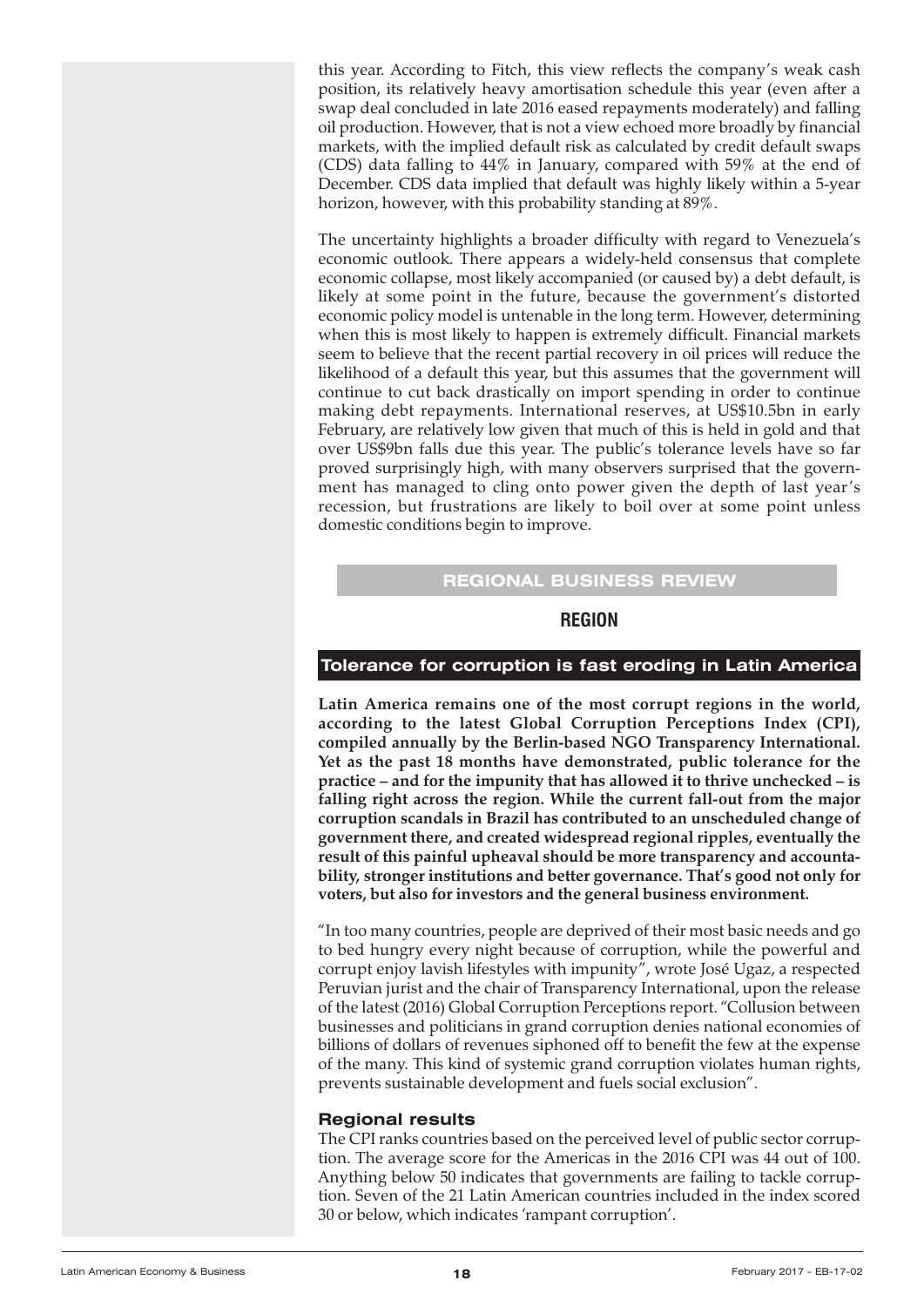| <b>Transparency International Corruption Perceptions Index 2016</b><br>(denotes change on 2015) |                           |                      |  |
|-------------------------------------------------------------------------------------------------|---------------------------|----------------------|--|
| Position                                                                                        | Country                   | Score                |  |
| $21 (=)$                                                                                        | Uruguay                   | $71(-3)$             |  |
| $24(-1)$                                                                                        | <b>Chile</b>              | $\overline{6}6$ (-4) |  |
| $41(-1)$                                                                                        | Costa Rica                | $58 (+3)$            |  |
| $60(-4)$                                                                                        | Cuba                      | $\overline{47}$ (=)  |  |
| $64 (+24)$                                                                                      | Suriname                  | $45 (+9)$            |  |
| $79(-3)$                                                                                        | <b>Brazil</b>             | $\frac{40 (+2)}{}$   |  |
| $87(-15)$                                                                                       | Panama                    | $38(-1)$             |  |
| $90(-7)$                                                                                        | Colombia                  | $\overline{37} (=)$  |  |
| $95 (+ 12)$                                                                                     | Argentina                 | $\overline{36} (+4)$ |  |
| $95(-23)$                                                                                       | El Salvador               | $36(-3)$             |  |
| $101(-13)$                                                                                      | Peru                      | $\overline{35}$ (-1) |  |
| $113(-14)$                                                                                      | <b>Bolivia</b>            | $\sqrt{33}(-1)$      |  |
| $120(-17)$                                                                                      | <b>Dominican Republic</b> | $31(-2)$             |  |
| $120(-13)$                                                                                      | Ecuador                   | $31(-1)$             |  |
| $123(-11)$                                                                                      | <b>Honduras</b>           | $30(-1)$             |  |
| 123 (-28)                                                                                       | Mexico                    | $30(-5)$             |  |
| $123 (+7)$                                                                                      | Paraguay                  | $\frac{1}{30} (+3)$  |  |
| $136(-13)$                                                                                      | Guatemala                 | $\sqrt{28} (=)$      |  |
| $145(-15)$                                                                                      | Nicaragua                 | $26(-1)$             |  |
| $159(-1)$                                                                                       | <b>Haiti</b>              | $\overline{20} (+3)$ |  |
| $166(-8)$                                                                                       | Venezuela                 | $17 (=)$             |  |

Venezuela, with an overall score of just 17 (out of 100), was the worst performing country in the region in 2016, dropping eight places to rank at just 166, of the 176 countries included in the CPI. The biggest fall, however, was for Mexico, whose score slipped by 28 places to no. 123, to tie with Honduras, which itself fell 11 places. There were other significant falls by El Salvador, the Dominican Republic, Ecuador, Bolivia, Peru and El Salvador.

Uruguay retained first place in Latin America, finishing in  $21<sup>st</sup>$  globally, three places above Chile. The biggest climbers in the region were Suriname, which rose by 24 places, and Argentina, which rose by 12 places. Colombia also posted an improvement of seven places.

"It is not always bad to have headlines about corruption", Transparency International said in its Americas summary. "From the Panama Papers in April to the record US\$3.5bn Odebrecht settlement in Brazil in December, 2016 was a good year in the fight against corruption in the Americas".

TI highlighted the Panama Papers – which revealed that a Panamanian law firm, Mossack Fonseca, had helped set up thousands of secret shell companies, many used by corrupt politicians, criminals and tax abusers around the world – and the Odebrecht plea deal with the US Department of Justice, which lifted the lid on millions of dollars spent on bribes for politicians and political parties across Latin America to win and retain lucrative infrastructure projects.

"The wealthy and powerful were also increasingly placed under the spotlight", TI noted, observing that Argentina's President Cristina Fernández is now under investigation on corruption charges, while a daughter-in-law of Chile's President Michelle Bachelet has been charged in a corruption case. It pointed out that 2016 was also notable in that "large corruption investigations continued to operate across national borders". "In cases from Odebrecht to Petrobras and FIFA, there has been increasing communication and cooperation among regulators and law enforcement throughout the region and also with counterparts in Europe and the United States".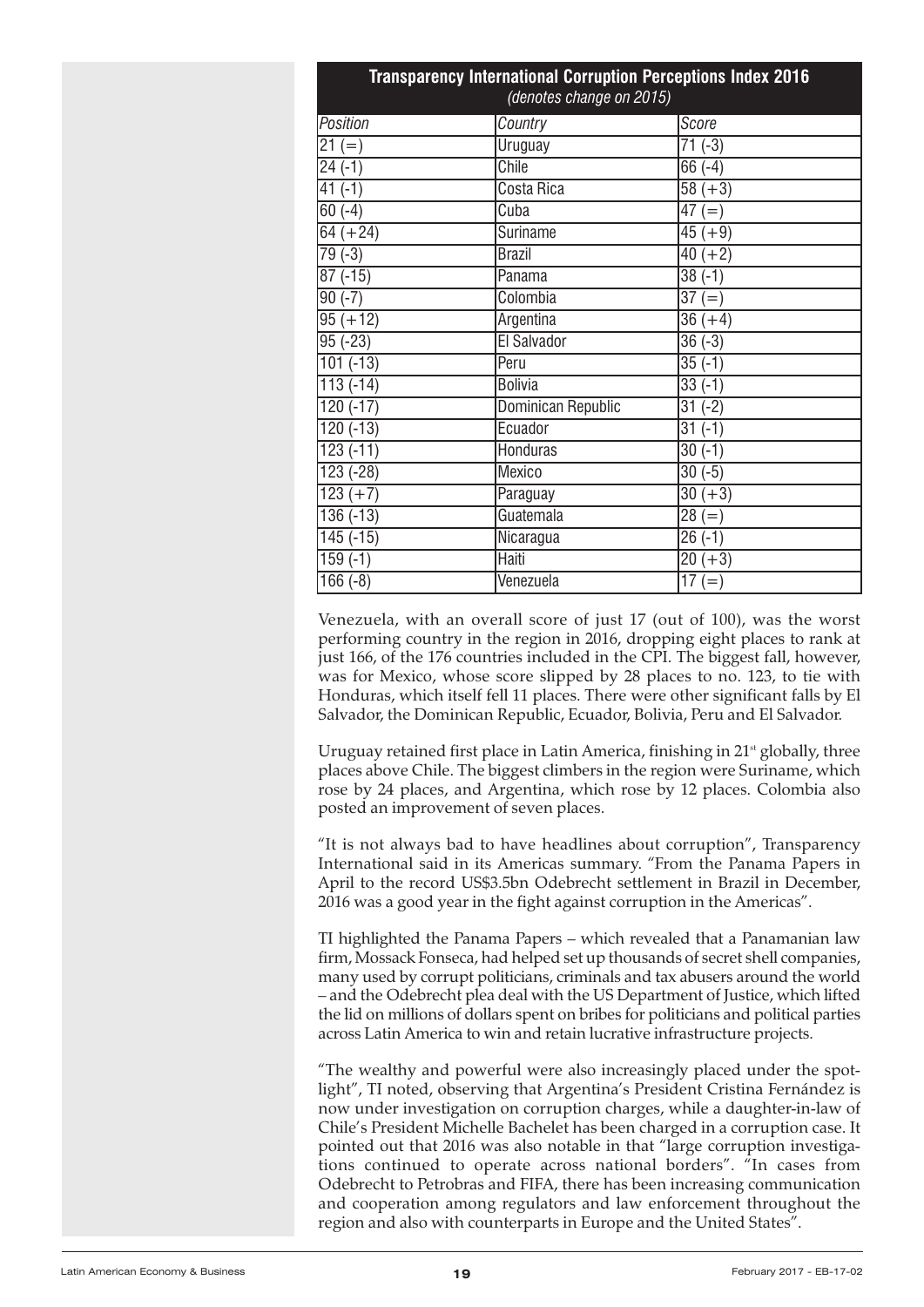However, in many parts of the region, it stressed, impunity continues to be a major problem. And even in countries where cases of large-scale corruption are being tackled, the risk remains that this is the result of the efforts of a small group of crusading individuals, rather than a long-term plan, the NGO stressed, before concluding: "The fight against corruption has dominated discussion in the Americas for years now, from online and traditional media to mass protests. One thing is clear though: even if 2016 marks the start of a shift towards more active enforcement by authorities in response to these public demands, there is still a long way to go".

## **Next steps**

Reflecting the impact of the Panama Papers, commitments to continue anticorruption efforts "were on display throughout the year", TI noted. For instance, at the London Anti-Corruption Summit in May 2016, officials from Argentina, Brazil, Colombia and Mexico offered commitments to increase transparency around the ownership of anonymous shell companies.

However, TI continues, "citizens must keep up pressure on leaders and continue to demand the transparent, accountable and functioning institutions the region needs to make sure these and similar commitments are delivered on. Authorities in every country should ramp up their efforts to stop powerful corporate leaders and public officials from getting away with acts of major corruption with impunity. This includes enhancing regional law enforcement cooperation".

Moreover, and as the Panama Papers showed, "the combination of whistleblowers, big data and networked journalism is proving to be a powerful force for change. In coming years, governments in the Americas will have to become more transparent, or increasingly they will find transparency forced upon them", the NGO emphasised.

TI argued that 'technical fixes' to specific anti-corruption legislation are not enough. "What is urgently needed are deep-rooted systemic reforms that even up the growing imbalance of power and wealth by empowering citizens to stop the widespread impunity for corruption, hold the powerful to account, and have a real say in the decisions that affect their daily lives. These reforms must include the disclosure through public registries of who owns companies as well as sanctions for professional enablers who are complicit in moving corrupt money flows across borders".

## **Populism – not the answer**

Ugaz also issued a warning about the rise of global populism, arguing that it would likely only exacerbate problems with corruption, impunity and lack of accountability. "In countries with populist or autocratic leaders, we often see democracies in decline and a disturbing pattern of attempts to crack down on civil society, limit press freedom, and weaken the independence of the judiciary. Instead of tackling crony capitalism, those leaders usually install even worse forms of corrupt systems. Only where there is freedom of expression, transparency in all political processes and strong democratic institutions, can civil society and the media hold those in power to account and corruption be fought successfully."

Interestingly, just a week after Donald Trump was inaugurated, the US featured two points lower on the latest CPI index (at no. 74), with TI citing concerns that money was influencing policy decisions. TI's Americas director, Alejandro Salas, told journalists there were concerns about the incoming Secretary of State, former Exxon boss Rex Tillerson. Salas noted that as a member of the American Petroleum Institute, Tillerson had worked against transparency measures in the 2010 Dodd-Frank Act calling on companies to disclose payments made to individual governments. In the 2016 election campaign, Trump pledged to scrap the Act. On 2 February, he signed an executive order to review the Act, calling it "a disaster". "We are going to do a big number on Dodd-Frank", he tweeted.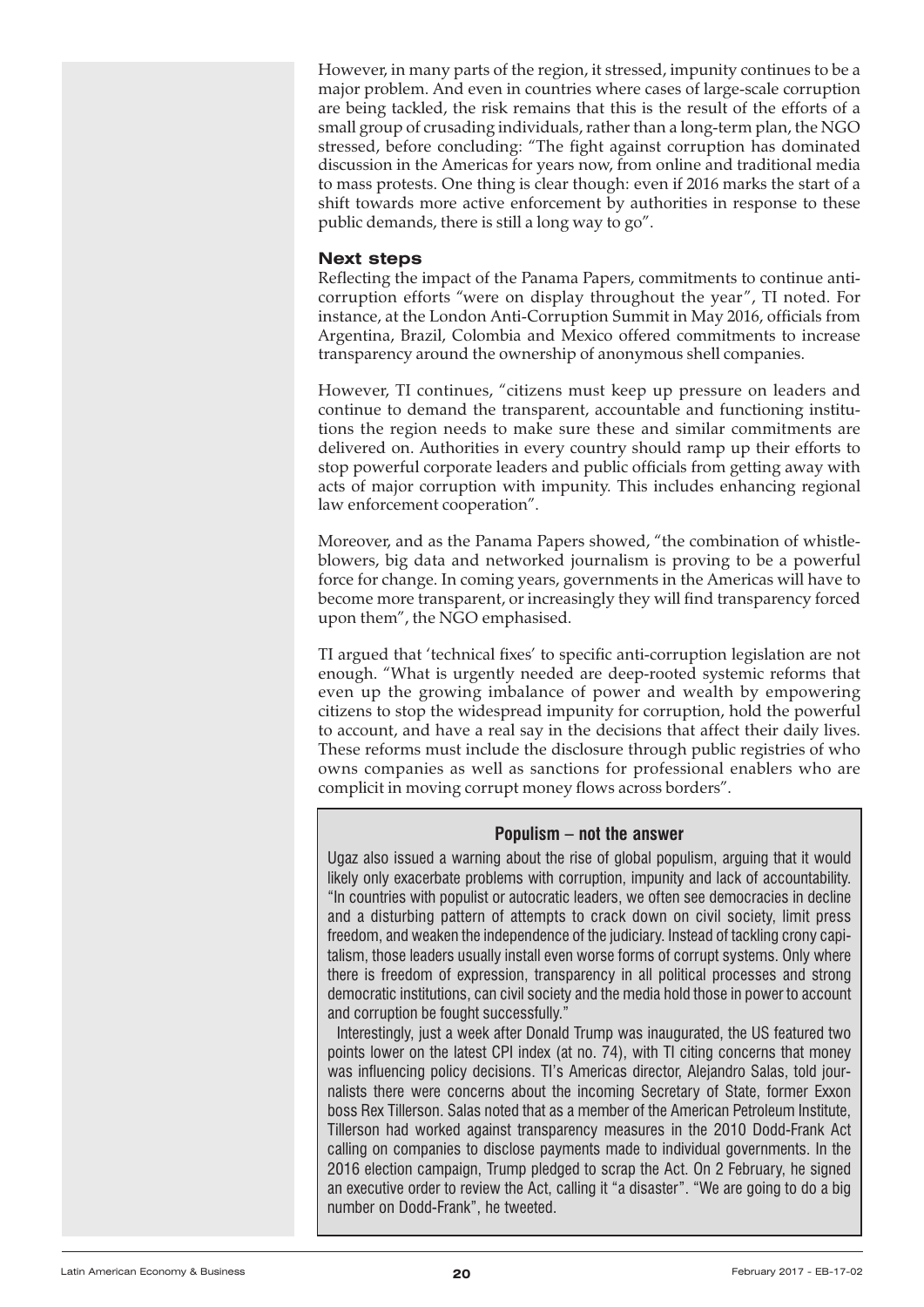#### **The cost of Odebrecht**

<span id="page-20-0"></span>**The scene was set for Peruvian economic growth to accelerate this year. After a bunching of mining mega-projects in 2016, the job of firing up the economy in 2017 was set to pass to the US\$7bn Gasoducto del Sur pipeline project, and to a number of other public-private partnership (PPP) transport infrastructure investment projects. But the eruption of the Odebrecht corruption scandal in Peru has put a spanner in the works. Economic growth forecasts for 2017 have begun to be reined in.**

As part of a December 2016 plea-bargain deal with prosecutors in the US, Brazil and Switzerland, the Brazilian construction group Odebrecht admitted paying large-scale bribes to secure contracts. According to the US Department of Justicem, Odebrecht paid US\$29m to officials in three different governments in Peru in the period between 2001and 2015. The corruption scandal has now spread, with a number of former officials arrested. There are allegations that former President Alejandro Toledo (2001- 2006) in particular received improper payments, and rumours that other companies aside from Odebrecht may have also paid bribes. The problem for the current government led by President Pedro Pablo Kuczynski is that the scandal is undermining its plans to stimulate the economy this year.

The big casualty to date is the Gasoducto Sur Peruano (GSP), a US\$7bn, 1,000km gas pipeline project to transport gas from the Camisea fields to the Pacific coast. The consortium that won the contract was led by Odebrecht(with a 55% stake) and included two other partners, Enagas of Spain and Graña y Montero of Peru. The Kuczynski government, which says that as a result of the corruption revelations Odebrecht must now leave Peru, had expected that Odebrecht would sell its equity stake in the consortium to another company, allowing the concession agreement to stay in place. But despite interest in various quarters, no buyers could be found, and the consortium was unable to close its project funding by a required 23 January deadline. The government then cancelled the contract, triggering a US\$262m penalty charge against the consortium for failure to meet the terms of the 34-year concession. The net result is that a new international tender will have to be organised, implying a delay of 12-15 months. The project is reported to be around 37% completed – money has mostly been spent buying the steel tubes forthe pipeline. Whoever wins the new tender may have to negotiate a price to buy the pipes and other assets from the unsuccessful Odebrecht-led consortium.

There has been a negative knock-on effect. Finance Minister Alfredo Thorne has said that Peru may grow by 3.8% this year – instead of the 4.8% his team had been forecasting – because of the fall-out from the Odebrecht scandal, including the GSP delay and the negative impact on investor confidence. The government has nevertheless been working on measures to try and mitigate the impact. In addition to an earlier PEN3.89bn (US\$1.19bn) funding package extended to regional governments to spend on infrastructure, the finance ministry was sending out a further PEN5bn (US\$1.53bn) to top it up. Proinversión, the state investment agency, says that it has a total of 32 projects in its pipeline for 2017 and 2018, worth over US\$14.4bn. For this year, it expects to award 16 of them, with a total value of US\$4.1bn.

In late January, there was a further scare concerning another big project. It looked as if the long-standing US\$520m project to build a new airport to serve the city of Cusco might also be paralysed by claims of corruption. An opposition-dominated congressional committee said that aspects of an addendum to the 40-year concession agreement – awarded in 2014 by the previous government to the Kuntur Wasi consortium – were prejudicial to the state. After a four-day delay, and protest demonstrations by supporters of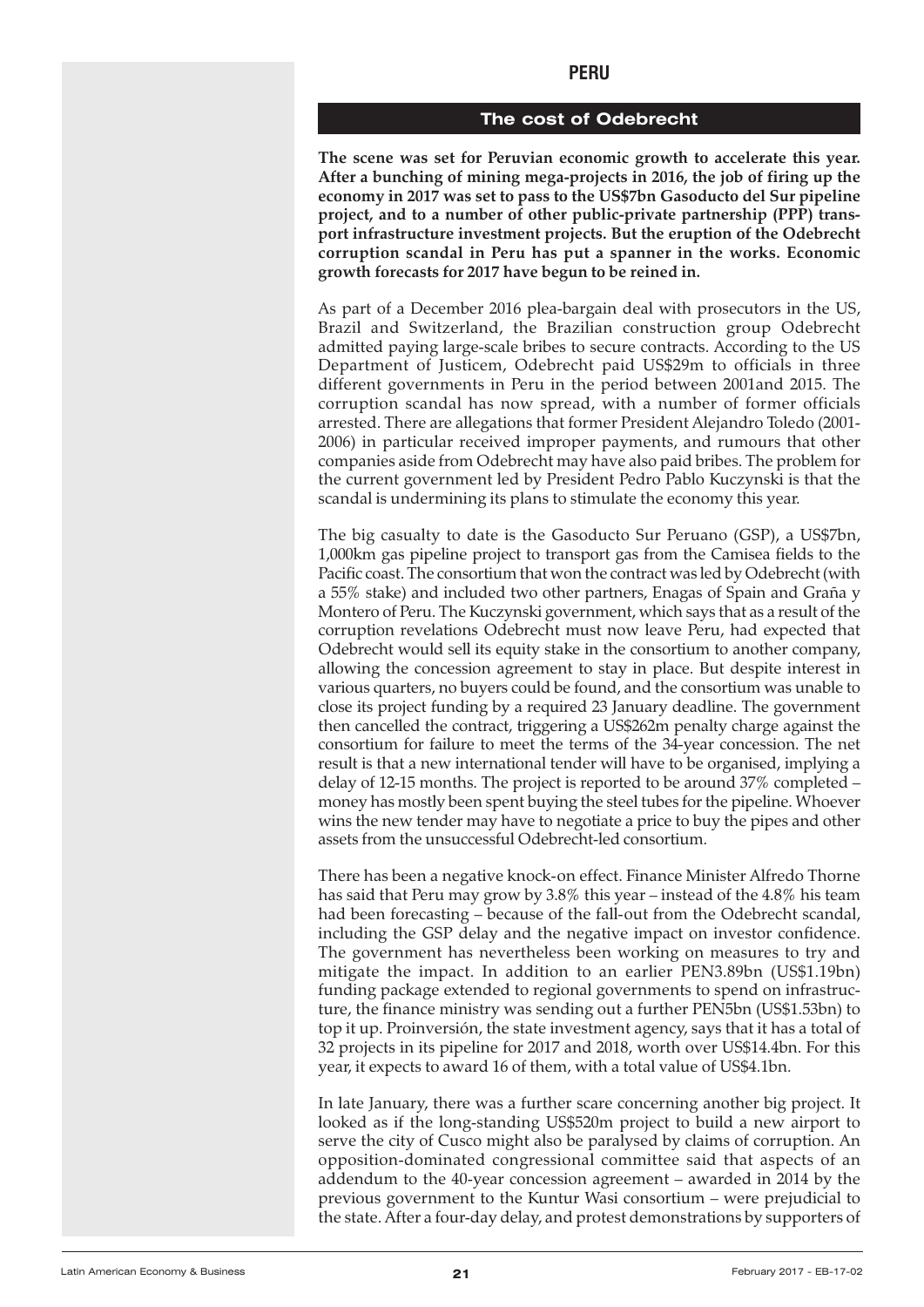<span id="page-21-0"></span>the project in Cusco, President Kuczynski decided to go ahead with the opening ceremony, dismissing the criticism. Because Kuntur Wasi was unable to raise sufficient financing, the bulk of the project (US\$410m) will be funded by the state. The airport, a gateway to Macchu Picchu, one of Peru's main tourist attractions, is due to be completed by 2021.

It is clear, however, that the progress of infrastructure projects, and related spending, is slower than hoped. The research department of Scotiabank in Peru estimated that total transport infrastructure spending was just under US\$900m in 2015, and dropped to just under US\$700m in 2016. "Much of the infrastructure investment hoped for in 2017 won't be fully implemented until 2018," it commented.

# **PANAMA**

## **Another Odebrecht blow**

**Panama is another Latin American country where the Odebrecht corruption scandal is having a negative impact on this year's growth prospects. In its plea bargain deal with the US Department of Justice the company admitted paying US\$59m in bribes to Panamanian government officials in 2010-2014. Kenia Porcell, a Panamanian prosecutor, opened a case file and said that Odebrecht had agreed to pay US\$59m (an amount equivalent to the bribes paid) as an initial surety, pending the outcome of investigations. Unlike Peru, the Panamanian government has only formally banned Odebrecht from bidding for new government contracts and not issued a blanket ban on its participation in existing contracts. However, Odebrecht will still lose some of its existing US\$3bn worth of contracts in the country. Job losses among its 8,000 employees are also expected.**

Odebrecht's continued participation in a number of Panamanian projects is in doubt. The financing for the US\$1.9bn Metro Line 2 project, where the company is in partnership with other contractors, is still not fully in place, but the company may remain involved. Odebrecht is dropping out from Metro Line 3 (valued at US\$2.6bn) and the fourth Panama Canal Bridge however, two projects for which it had reached the pre-qualification stage. The government says it is ending a contact to build a US\$1bn 213MW hydroelectric project in Bocas del Toro that had been also awarded to Odebrecht. A particular cause for concern is the future of the US\$800m contract to build a new terminal at Tocumen International airport (serving Panama City).

Alvaro Alemán, minister for the presidency, said in early February that the government was taking a "clear position". It expected Odebrecht to meet its contractual obligations on the Metro Line 2 project, on the Tocumen airport terminal, and on a contract to build 5,000 residential units at Lagos del Colón. Odebrecht, however, has formally withdrawn from the fourth Panama Canal Bridge, and Alemán said he expected it to announce a similar decision on Metro Line 3. The government's position is causing some controversy. Donaldo Sousa, a Panamanian lawyer, said that the government needs to prevent big projects from coming to a halt, and should ideally replace Odebrecht on all projects, hiring other companies to do the work. Guillermo Cochez, another lawyer, criticised the government for keeping Odebrecht in play on some projects, warning, "when Odebrecht goes bankrupt, Panama is going to have problems".

Jorge Fidanque III, the manager of Tocumen International Airport, commented, "Each day we are hearing of more accusations against Odebrecht, and that is a source of worry for Tocumen, because we need to complete the expansion work". He added that the airport was in a dilemma. The new terminal project was 60% complete, making it very difficult to change contractors at such a late stage. On the other hand, there was no guarantee that Odebrecht would be in a position to finish the job. "We need a Plan B" he added.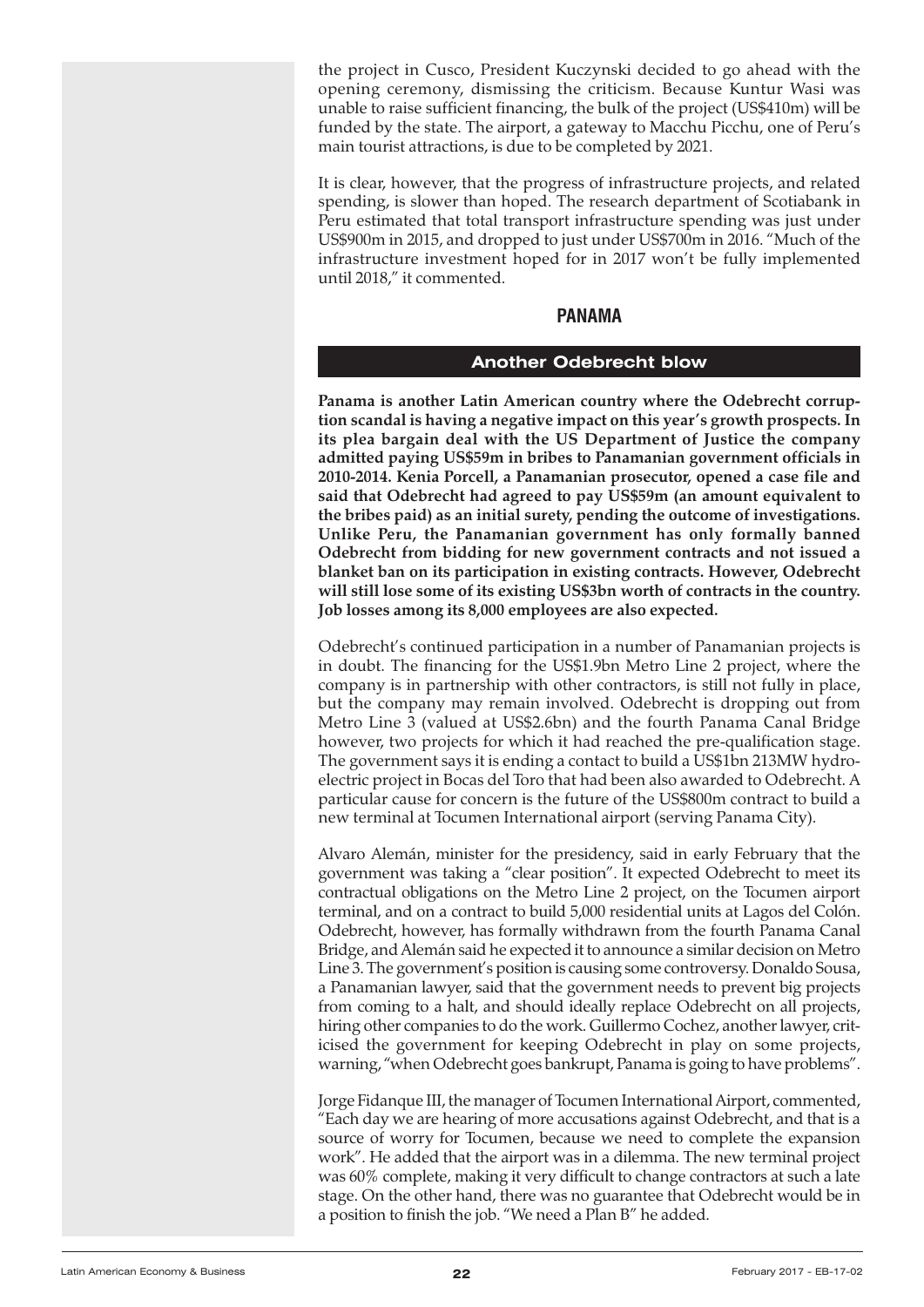<span id="page-22-0"></span>There are yet no detailed projections on the impact of cancelled or delayed projects on this year's economic growth rate, but it is an issue of concern. Economy Minister Dulcidio de la Guardia has remained upbeat, claiming that GDP rose by about 5.2% in 2016 and will grow "even more" in 2017.

## **VENEZUELA**

## **The cost of corruption – a big unknown**

**Of the many countries in Latin America plagued by corruption, Brazil clearly has stood out in the past 18 months. Transparency International and others believe that the situation in Venezuela, however, is also very serious; albeit in the absence of data it is almost impossible to know the true extent of the problem.**

Despite the US Department of Justice estimating that Brazil's Odebrecht paid US\$98 in bribes in Venezuela (the highest amount in any single country outside of Brazil), the Venezuelan authorities have been mute on the matter. Following Odebrecht's record plea bargain deal in the US in December, Venezuela's opposition-controlled national assembly called for official investigations, but received no response from either the government or the attorney general. The local chapter of Transparency International, Transparencia Venezuela, separately called on the government led by President Nicolás Maduro and its ministries to account for all public-sector contracts signed with Brazilian companies in the past 12 years. Again, no response from the executive or ministries. It has since lodged a request with the supreme court, which is unlikely to be sympathetic.

According to reports compiled by deputies from the opposition coalition, Mesa de la Unidad Democrática (MUD), starting from 2000 Brazilian companies including Odebrecht, Camargo Corrêa, Andrade Gutierrez and Queiroz Galvão secured 42 projects worth over US\$50m in Venezuela. Odebrecht alone won 32 of those 42 projects, worth an estimated US\$41m. The MUD-controlled national assembly's audit commission is investigating potential irregularities estimated at US\$16.6m relating to six of the Odebrecht contracts, including the Caracas metro expansion. Suspected irregularities include overcharging, commissions, bribes, embezzlement and a lack of due planning for works.

In a statement coinciding the release of the 2016 CPI, Mercedes de Freitas, the executive director of Transparencia Venezuela, stated: "Impunity and corruption form a perverse relationship that is growing. In Venezuela, an increasing number of laws create opacity. The comptroller general increasingly fails to sanction breaches of transparency norms. It is inexplicable that the chief prosecutor [Luisa Ortega Díaz] doesn't say anything about cases of such importance like Odebrecht, whose own directors have admitted before a court that they paid US\$98m in bribes in Venezuela. This all indicates the little interest that there is in the fight against corruption."

Finally, on 26 January, Ortega Díaz revealed in a radio interview that Venezuelan authorities had requested an arrest warrant for an individual suspected of taking bribes from Odebrecht. The prosecutor added that the warrant would be passed also to Interpol, "in case the individual is outside of Venezuela". She added that her office had asked Swiss banking authorities to provide a list of Venezuelans who have received deposits from Odebrecht and was also planning to send an investigator to Brazil. In comparison to the response to the Odebrecht scandal by other regional countries, however, the Venezuelan effort to date seems rather dilatory.

Meanwhile, President Maduro – who in his annual state of the nation address on 15 January declared that "heads need to be cut"- has made sweeping